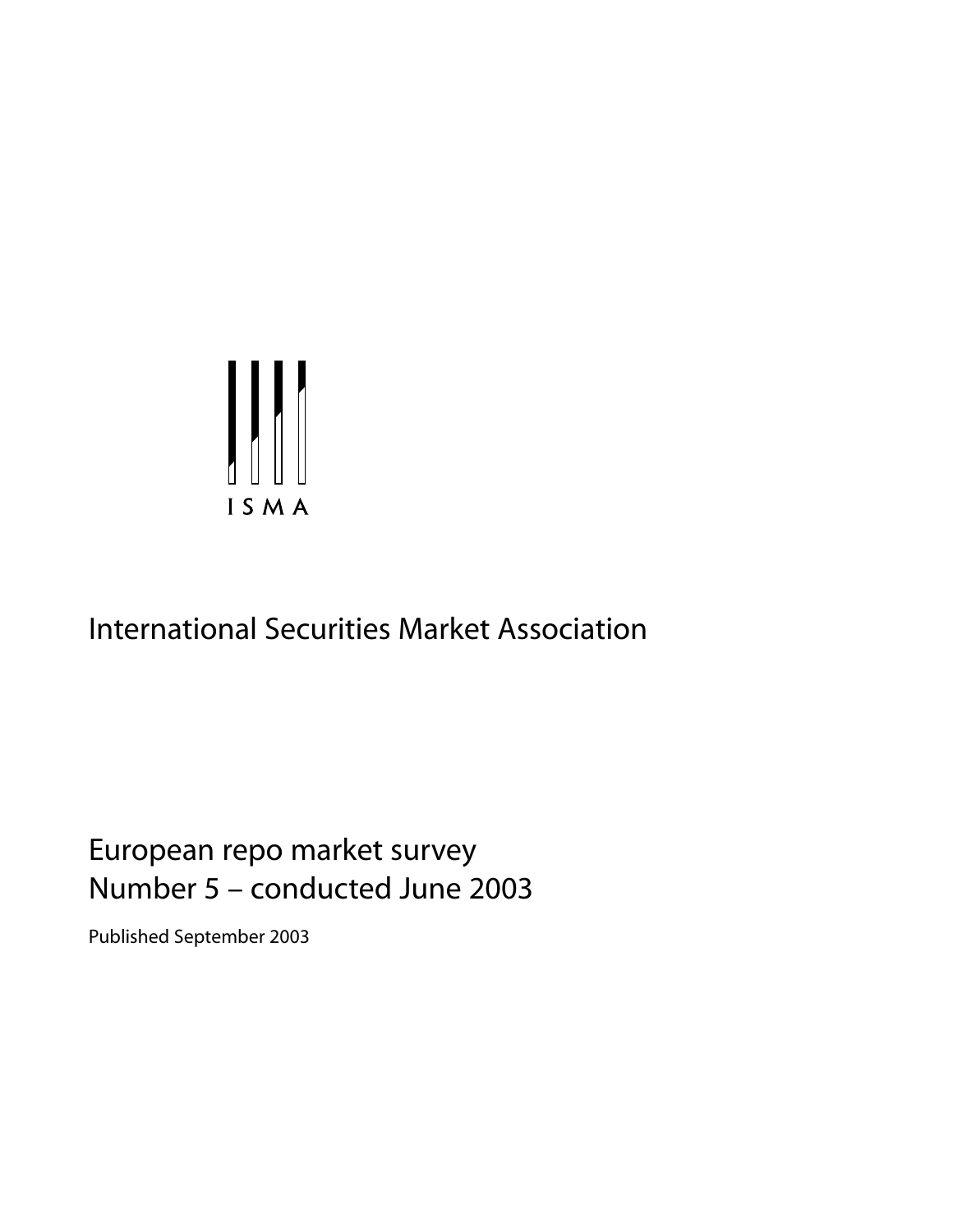© International Securities Market Association (ISMA), Zurich, 2003. All rights reserved. No part of this publication may be reproduced or transmitted in any form or by any means without permission from ISMA.

International Securites Market Association Rigistrasse 60 P. O. Box CH-8033 Zurich www.isma.org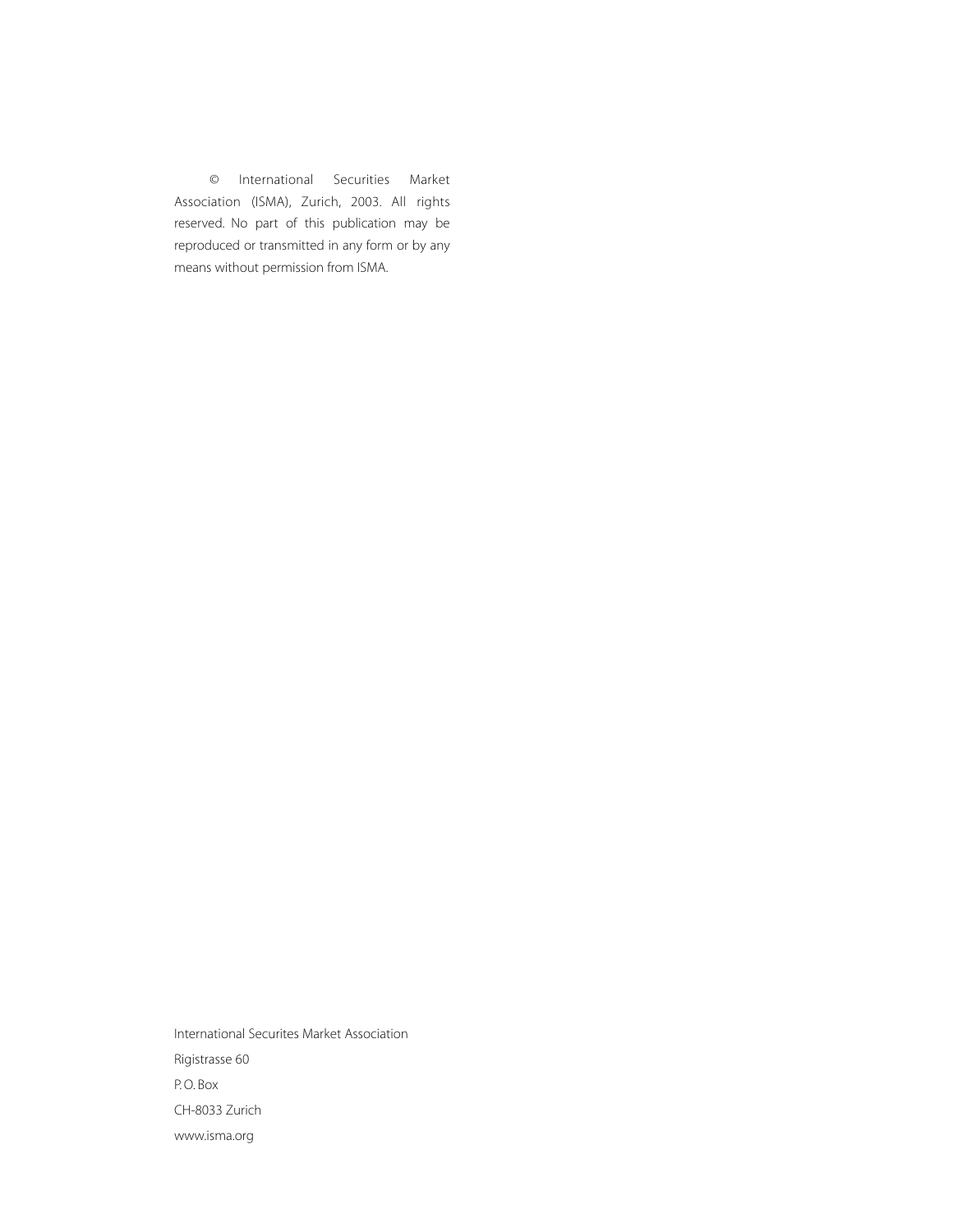# **CONTENTS**

| About the author  |                                  | 5  |
|-------------------|----------------------------------|----|
| Executive summary |                                  | 6  |
| Chapter 1:        | The survey                       | 8  |
| Chapter 2:        | Methodological issues            | 9  |
| Chapter 3:        | Analysis of survey results       | 10 |
| Chapter 4:        | Conclusion                       | 19 |
| Appendix A:       | Survey guidance notes            | 20 |
| Appendix B:       | Participants in the survey       | 23 |
| Appendix C:       | Participants in previous surveys | 25 |
| Appendix D:       | ISMA's repo council structure    | 28 |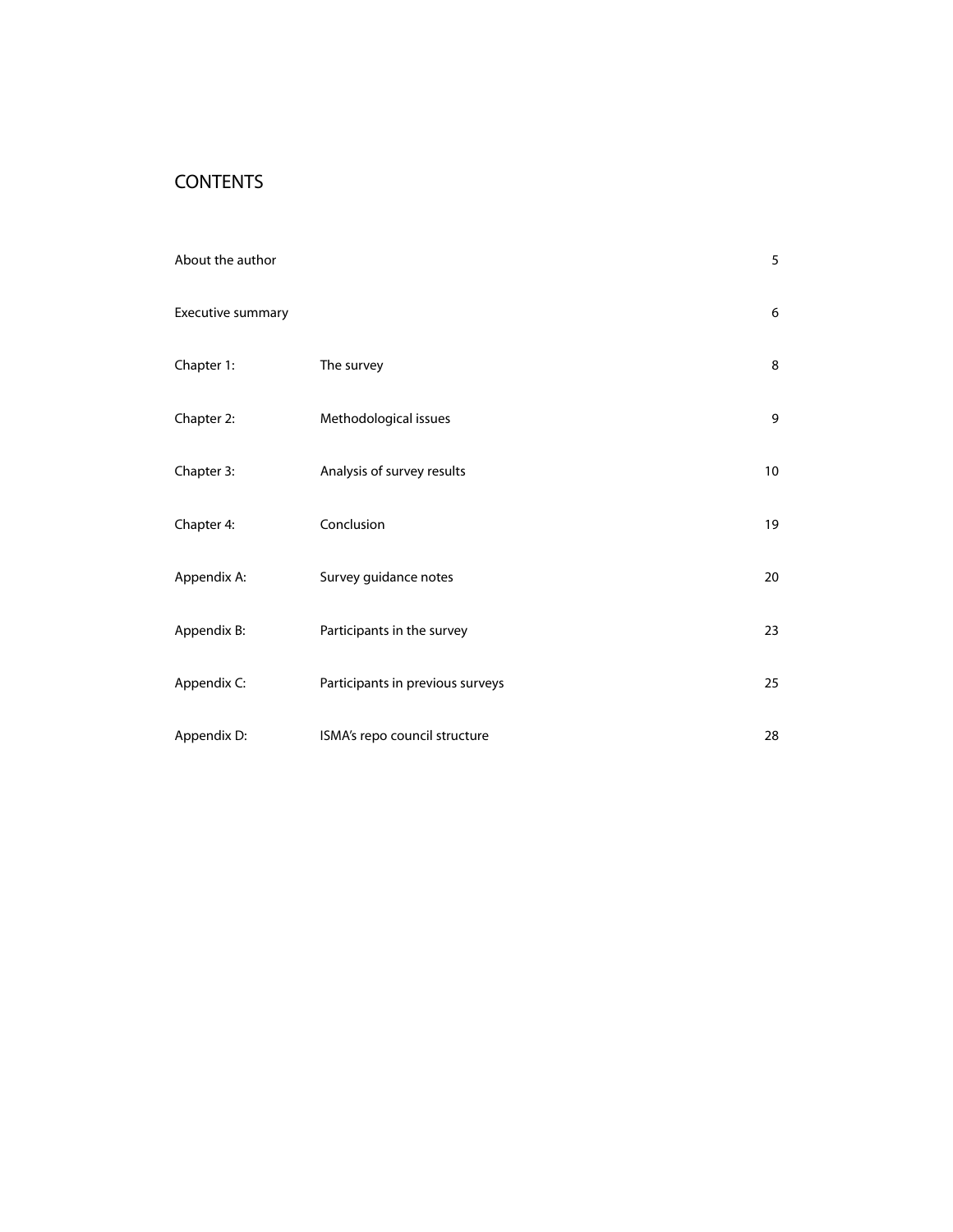This report has been commissioned by the International Securities Market Association (ISMA) in particular support of members of ISMA's European Repo Council (ERC) and in the interests of the international securities market as a whole.

Its purpose is to help participants in, and observers of, Europe's cross-border repo market to gauge the size of the market.

All statements, opinions and conclusions contained within this report are made in a personal capacity by the author, are his sole responsibility and do not represent the opinion of ISMA, which has neither taken an official position on the issues discussed, statements made and conclusions drawn herein nor sought to verify the information, statistics, opinions or conclusions provided.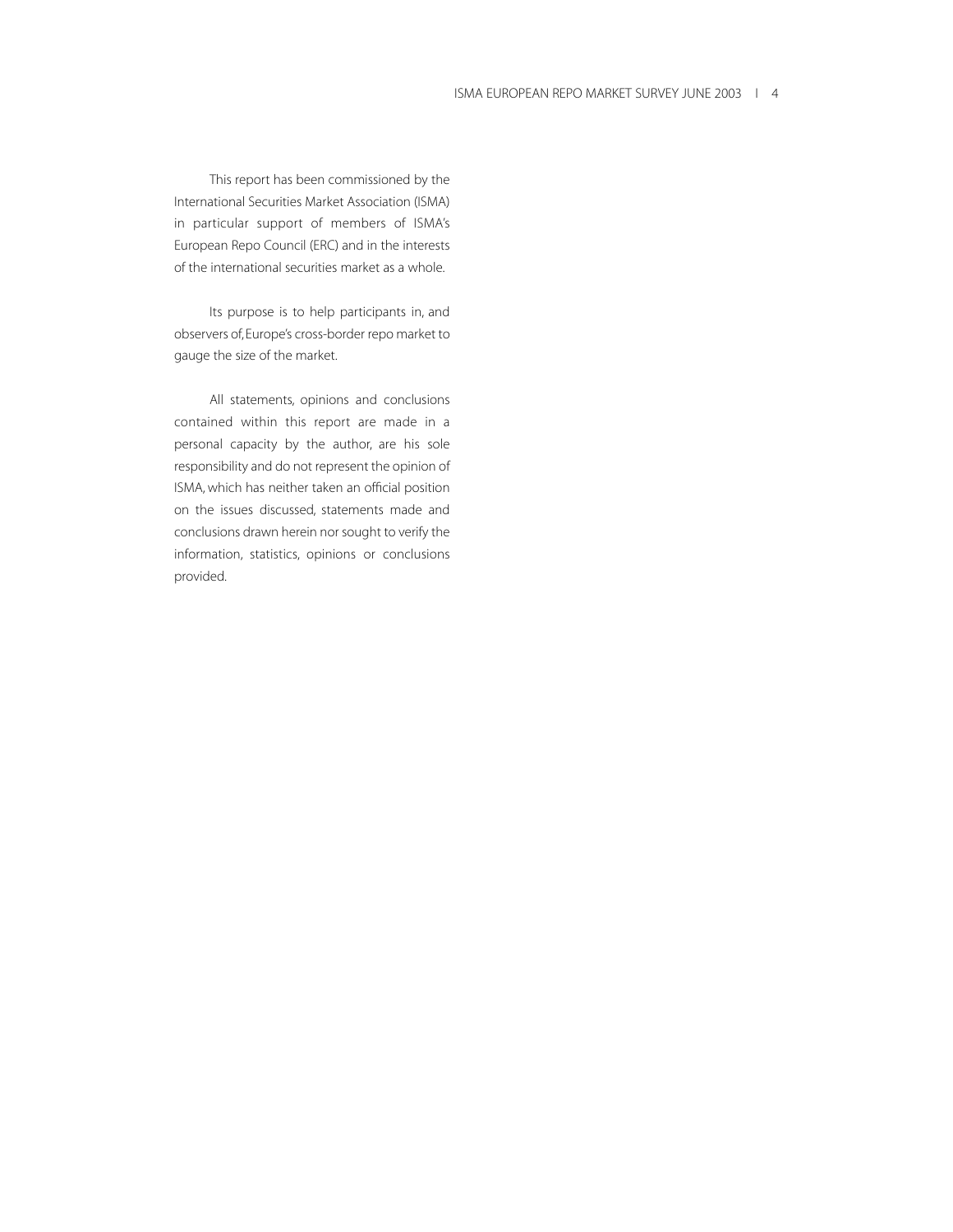## ABOUT THE AUTHOR

This report was compiled by Richard Comotto, a Visiting Fellow at the ISMA Centre at the University of Reading in the UK, where he is responsible for teaching MSc modules on money markets (including the repo market) and risk management. He also lectures on repo and securities lending on ISMA's General and Operations Certification Programmes, and is Course Director of the ISMA-ACI annual Professional Repo Market Course. He is currently advising the ACI on the restructuring of their suite of FX and money market examinations, and is Adviser to the ACI's Committee for Professionalism.

The author also acts as an independent consultant providing research and training on the international money, securities and derivatives markets to professional market associations, government agencies, regulatory authorities, banks, brokers and financial information services.

Mr. Comotto has written a number of books and articles on a range of financial topics, including the foreign exchange and money markets, swaps and electronic trading systems. He takes particular interest in the impact of 'electronic brokers' on the foreign exchange market and in the more recent introduction of electronic trading systems into the bond and repo markets. He is a regular speaker at conferences on the repo market and on electronic trading in the fixed-income market.

The author served for ten years at the Bank of England, within its Foreign Exchange Division and on secondment to the International Monetary Fund in Washington DC.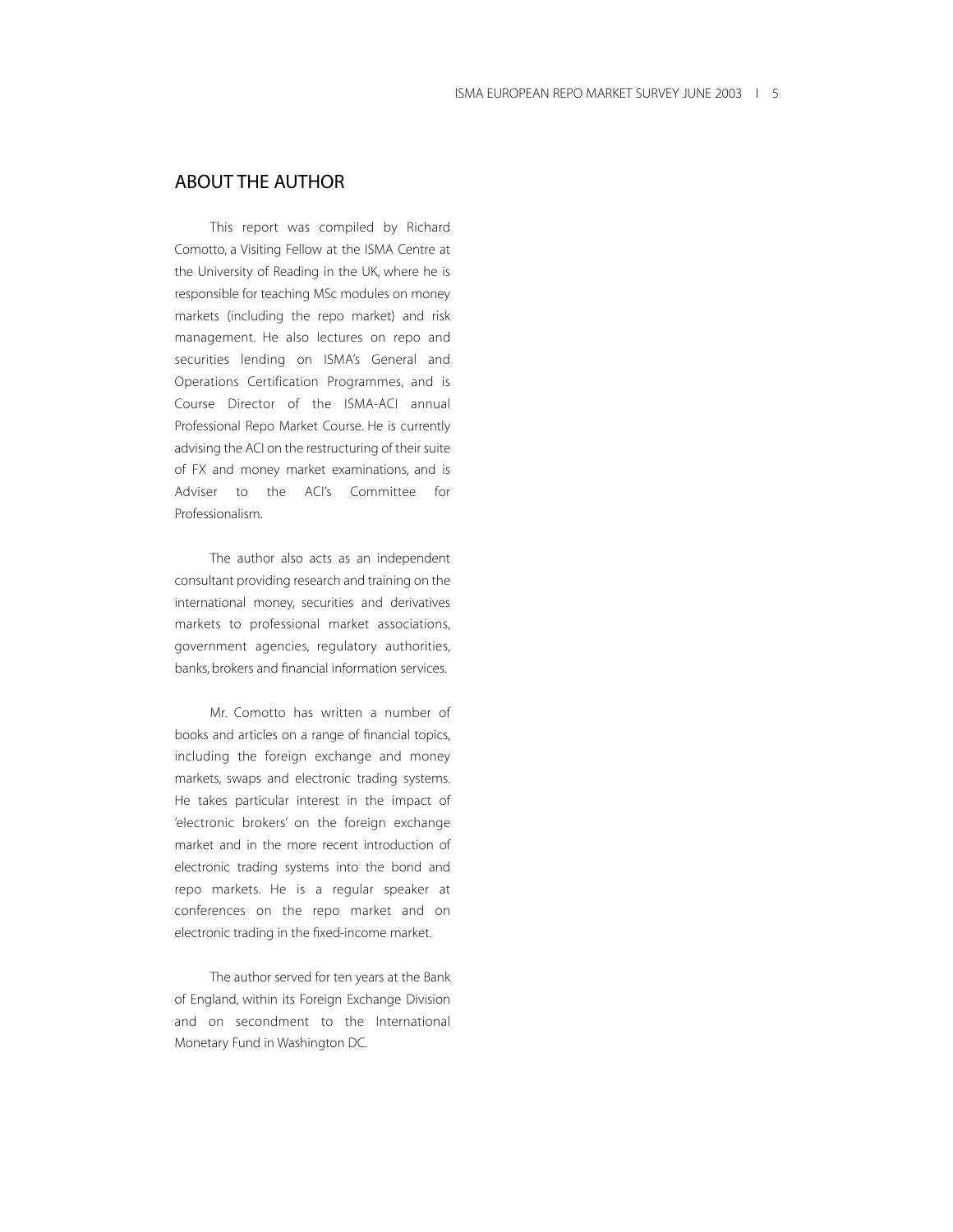## EXECUTIVE SUMMARY

In June 2003, the European Repo Council (ERC) of the International Securities Market Association (ISMA) conducted the fifth in its series of semi-annual surveys of the repo market in Europe.

The latest survey asked a sample of financial institutions in Europe for the value of their repo contracts that were still outstanding at close of business on June 11, 2003. Replies were received from 84 offices of 72 financial groups, mainly banks.

#### Total repo business

The total value of repo contracts outstanding on the books of the 84 institutions who participated in the latest survey was EUR 4,050 billion, compared to EUR 3,377 billion in December 2002 and EUR 3,305 billion in June 2002. In addition, some institutions in the survey also had repo contracts outstanding with the European Central Bank (ECB) at the close of business on June 11, 2003, to the total value of EUR 170 billion.

The headline numbers produced by the survey fix a lower boundary to the size of the European repo market. However, it is not possible to use the headline numbers to measure the growth in the market. Some of the changes between surveys represent the entry and exit of institutions into and out of the survey. Instead, year-on-year growth in the European repo market was measured by comparing the returns from the 36 institutions that have participated in all five surveys. The aggregate outstanding value of repo contracts at these institutions grew by 17.1% over the year to June 2003. Virtually all of this growth occurred over the six months since the last survey in December 2002. This pattern is consistent with the increased levels of activity seen in European government bonds during this period.

#### Counterparty analysis

The latest survey showed that the share of electronic trading continued to grow over the first half of 2003, reaching 18.0% of the total value of outstanding contracts in June 2003, compared with 16.8% in December 2002 and 12.7% in June 2002. The number of survey participants trading repo electronically increased to 51 in June, from 48 in December 2002 and 39 in June 2002.

#### Geographical analysis

The survey shows that 38.1% of reported outstanding repo contracts were with domestic counterparties, 52.8% were cross-border and 9.0% were negotiated anonymously on an Automated Trading System (ATS) and settled with a central clearing counterparty (CCP). The share of domestic business has therefore continued to decline, falling from 44.1% in December 2002 and 53.2% in June 2002. In contrast, the share of anonymous electronic trading has continued to grow, increasing from 6.6% in December 2002 and 5.6% in June 2002.

In June, 31 institutions reported anonymous electronic trading, compared to 35 in December 2002 and 21 in June 2002.

#### Settlement analysis

In the latest survey, 6.2% of total outstanding business was settled through triparty repo arrangements, compared to 7.3% in December 2002 and 6.3% in June 2002. However, the number of institutions in the survey using triparty repos increased to 33 from 30 in December 2002 and 29 in June 2002.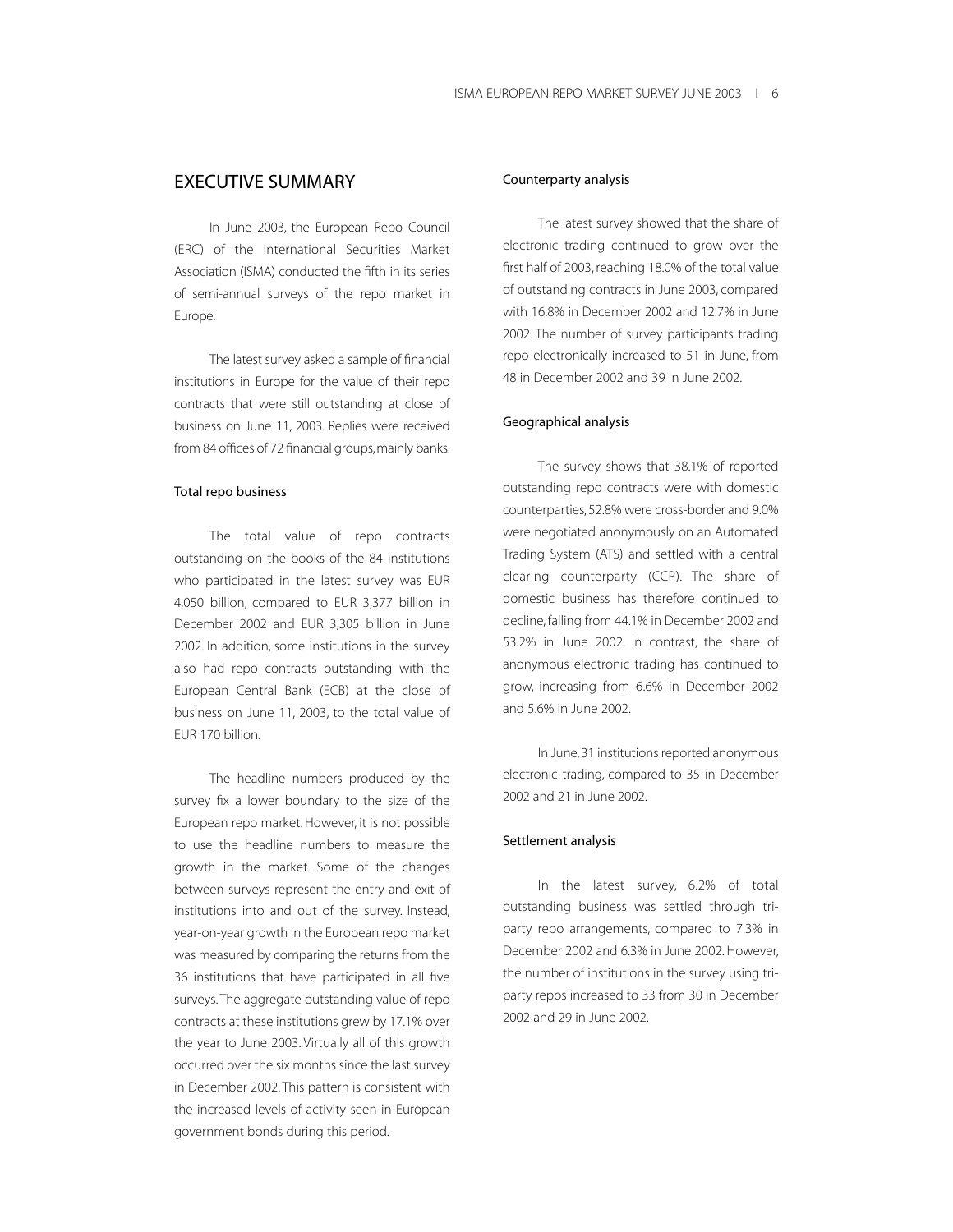#### Cash currency analysis

In the latest survey, 75.6% of reported outstanding repos were denominated in euros (EUR), 8.8% in pounds sterling (GBP), 9.4% in US dollars (USD) and 3.3% in Japanese yen (JPY). The shares of the euro and the pound fell, while the shares of the dollar and yen increased.

## Collateral analysis

The share of repo collateral held by survey participants which was issued in countries in the Eurozone was virtually unchanged at 75.4%. However, within this total, there were large increases in the shares of collateral issued in Germany (to 31.3% from 28.9% in December 2002) and minor Eurozone countries (to 7.0% from 1.6%), largely at the expense of collateral issued in Italy (down to 16.0% from 18.5%).

Outside the Eurozone, the share of collateral issued in the UK fell to 9.6% from 10.7%.

The share of equity increased significantly, although from a low base, to account for 1.0% of the total value of collateral outstanding.

#### Maturity analysis

Whereas the December 2002 survey showed that the importance of very short-terms to maturity (from overnight to 1-week) and longer terms (over six months) fell back towards year-end, the latest survey reveals a recovery. The share of intermediate terms (between 1-week and 6 months) and forward-forward repos demonstrated the inverse pattern. This tends to confirm previous observations that the average remaining term to maturity lengthens at year-end as dealers seek to lock in longer-term funding over the turn of the year. The last two year-ends have also coincided with periods of heavier trading in response to active interest rate

management by central banks. Such activity tends to employ longer-term and forwardforward repos.

#### Product analysis

The number of institutions that undertook securities lending and borrowing from their repo desks increased to 45, up from 43 in December 2002 and close to the 46 reported in June 2002. Moreover, the share of total business that was accounted for by securities lending and borrowing was steady at 13.5%. Equity accounted for 4.3% of this business.

#### Concentration analysis

In the latest survey, the concentration of the survey sample increased for the first time.The top ten institutions in the survey accounted for some 53.1% of total reported business (from 50.9% in December 2002), largely at the expense of the institutions ranked 21-30. Thus, the top twenty accounted for 75.6% (from 73%), but the share of the top thirty was virtually unchanged at 87.8%.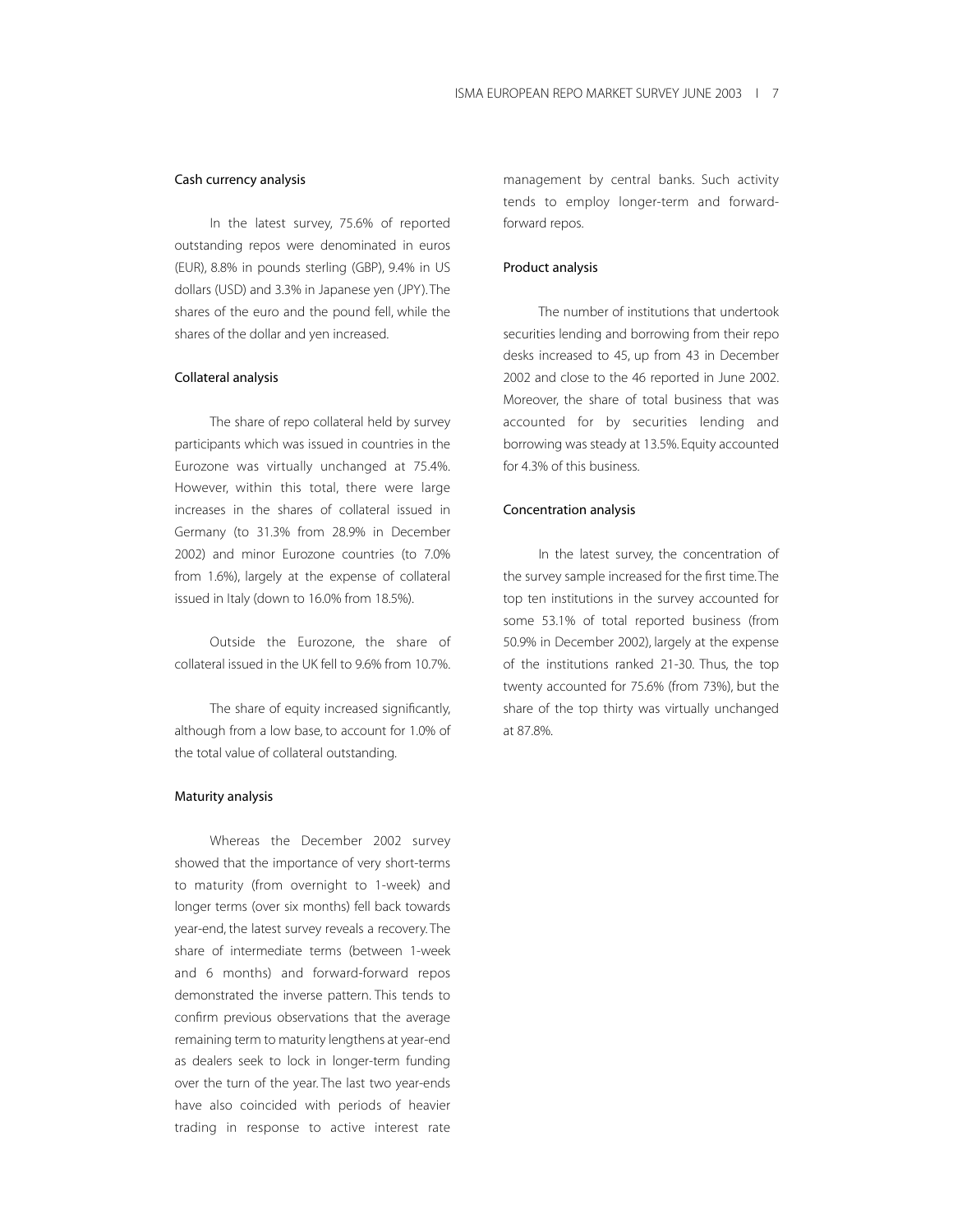## CHAPTER 1: THE SURVEY

On June 11, 2003, the European Repo Council (ERC) of the International Securities Market Association (ISMA) conducted its fifth semi-annual survey of the repo market in Europe.

The ISMA survey has been supported by the ACI – The Financial Markets Association, and welcomed by the European Central Bank (ECB). The survey was managed and the results analysed on behalf of ISMA by the ISMA Centre at Reading University in England under the guidance of the ERC Steering Committee ("ERC Committee").

#### 1.1 What the survey asked

The survey asked financial entities in a number of European centres for the value of the cash side of repo and reverse repo contracts still outstanding at close of business on Wednesday, June 11, 2003.

The questionnaire also asked institutions to analyse their business in terms of type of counterparty, currency, type of contract, type of repo rate, remaining term to maturity, method of settlement and source of collateral. In addition, it asked about securities lending and borrowing conducted on repo desks.

The detailed results of the survey are set out in Table 3.1 at the beginning of Chapter 3. An extract of the accompanying Guidance Notes is reproduced in Appendix A.

In the latest survey, an aggregate return for voice-brokers based in London (but including data from some of their continental European offices) was received from the Wholesale Market Brokers' Association (WMBA). Data was contributed by six voice-brokers active in the European repo market (GFI, Icap, Martin Brokers, Prebon Marshall Yamane, Tradition and Tullett Liberty). The total value of outstanding contracts reported by the WMBA was about 94% of the total value of outstanding voicebrokered contracts reported by the 84 principal counterparties who participated in the latest survey. The WMBA data were broken down by regional location of clients, currency, remaining term to maturity and type of collateral.

#### 1.2 The response to the survey

The latest survey was completed by 84 offices of 72 financial groups.This compares with 82 offices of 76 groups in December 2002 and 86 offices of 77 groups in June 2002. While 12 institutions which participated in the December 2002 survey dropped out of the latest survey, 13 new institutions joined and one institution from the June 2002 survey which had dropped out in December 2002 rejoined.

The institutions surveyed were headquartered in 19 European countries (73), as well as in North America (7) and Japan (4). Of the European countries represented, 15 were in the EU and 12 in the Eurozone. Many institutions provided data for their entire European repo business.Others provided separate returns for each office with its own repo book. A list of the institutions included in the survey appears in Appendix B. (Participants in previous surveys are listed in Appendix C.)

## 1.3 The next survey

The next ISMA survey is scheduled to take place at close of business on Wednesday, December 10, 2003.

Any financial institution wishing to participate in the next survey can download copies of the questionnaire and accompanying Guidance Notes from ISMA's web site. New forms will be published in October at the following website: www.isma.org/surveys/repo.

Questions about the survey should be sent by e-mail to reposurvey@isma.org.

Institutions who participate in the survey receive, in confidence, a list of their rankings in the various categories of the survey.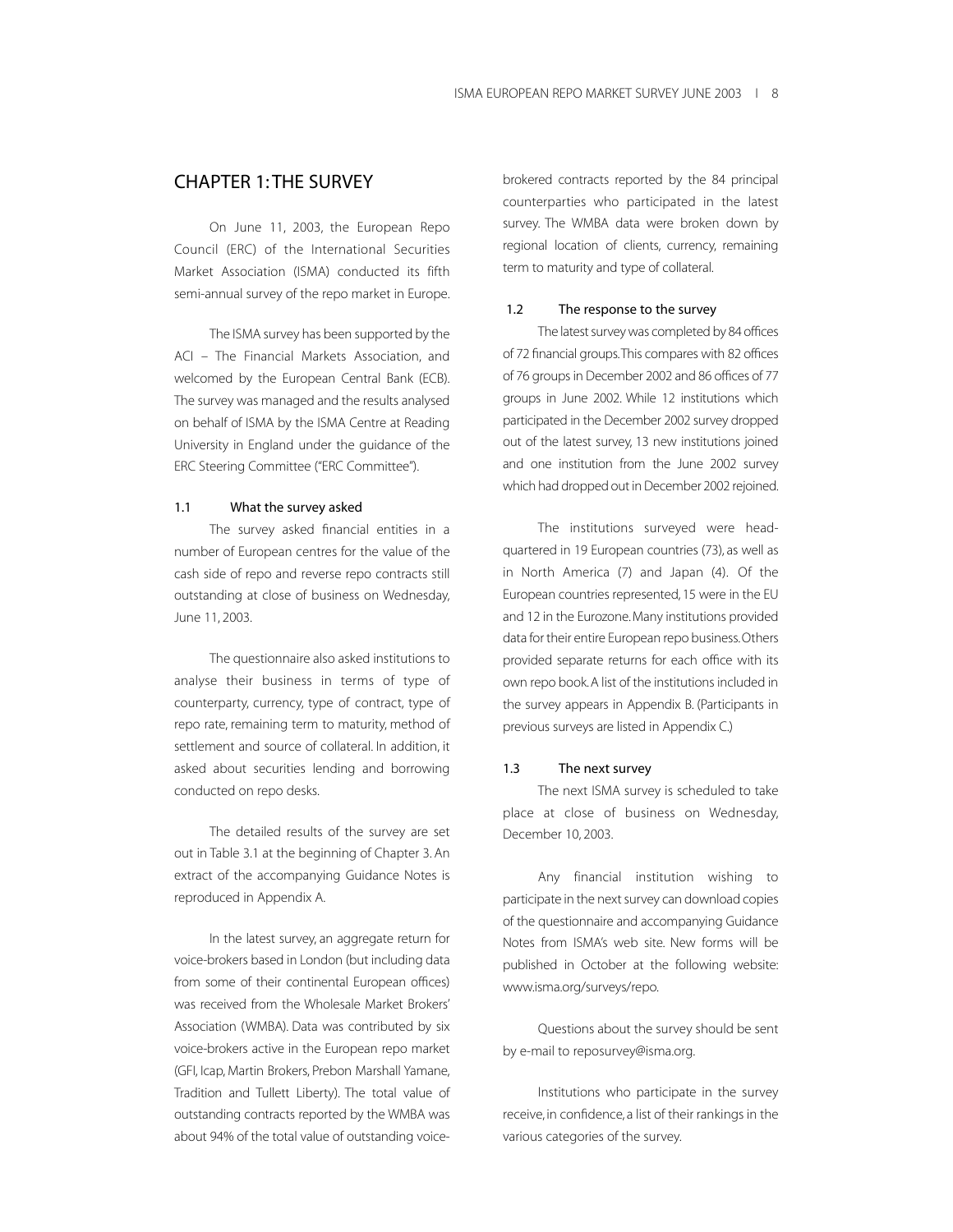## CHAPTER 2: METHODOLOGICAL ISSUES

Issues of methodology raised in the survey have been discussed in the reports of previous surveys. These can be found on ISMA's website www.isma.org.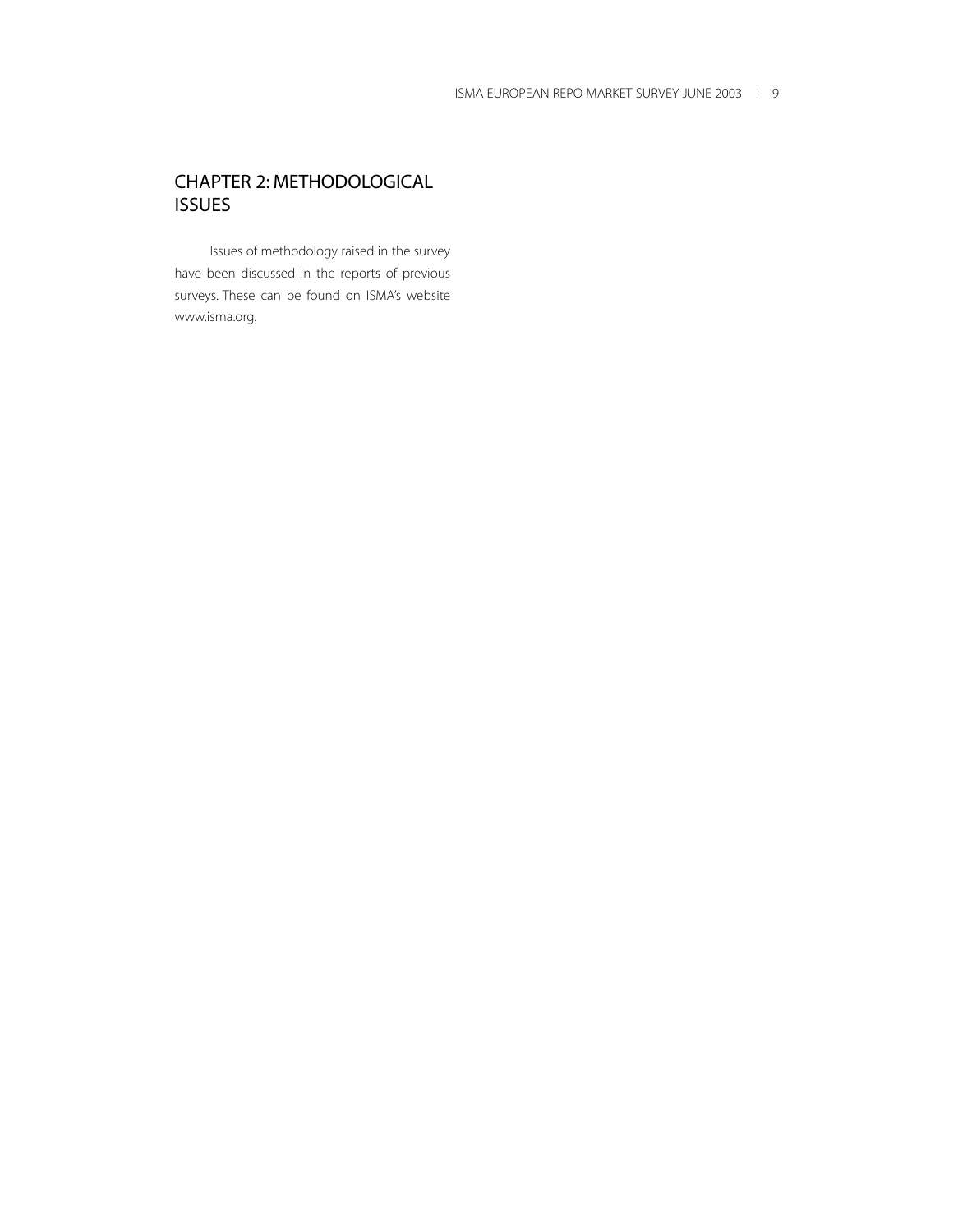# CHAPTER 3: ANALYSIS OF SURVEY RESULTS

The aggregate results for all five surveys are set out in Table 3.1.

| be repaid by you and repaid to you on repo<br>transactions maturing after the survey date<br>2,157<br>2,400<br>3,305<br>3,377<br>4,050<br>(figures in billions)<br>Of the amounts given in response to question (1) above:<br>Dec-01<br>Dec-02<br><b>Jun-01</b><br>Jun-02<br>Jun-03<br>1.1 How much was transacted:<br>direct with counterparties<br>$\bullet$<br>in the same country as you<br>23.2%<br>19.1%<br>21.7%<br>20.9%<br>19.6%<br>$\bullet$<br>cross-border in (other) Eurozone countries<br>14.5%<br>11.8%<br>10.8%<br>13.5%<br>10.5%<br>cross-border in non-Eurozone countries<br>$\bullet$<br>11.5%<br>15.1%<br>18.5%<br>15.4%<br>17.7%<br>through voice-brokers<br>$\bullet$<br>28.3%<br>24.0%<br>17.4%<br>15.2%<br>13.6%<br>in the same country as you<br>cross-border in (other) Eurozone countries<br>$\bullet$<br>11.4%<br>10.8%<br>10.2%<br>11.7%<br>12.0%<br>cross-border in non-Eurozone countries<br>٠<br>5.8%<br>7.3%<br>5.7%<br>9.6%<br>4.2%<br>on ATSs with counterparties<br>1.7%<br>4.9%<br>$\bullet$<br>in the same country as you<br>4.8%<br>5.0%<br>6.8%<br>$\bullet$<br>cross-border in (other) Eurozone countries<br>1.5%<br>1.7%<br>3.0%<br>1.4%<br>2.0%<br>cross border-border in non-Eurozone countries<br>$\bullet$<br>0.3%<br>0.6%<br>0.7%<br>1.4%<br>1.4%<br>anonymously through a central clearing<br>$\bullet$<br>counterparty<br>4.6%<br>6.2%<br>5.6%<br>6.6%<br>9.0%<br>1.2 How much of the cash is denominated in:<br><b>EUR</b><br>$\bullet$<br>73.3%<br>75.7%<br>75.4%<br>77.2%<br>75.6%<br>GBP<br>$\bullet$<br>11.2%<br>11.4%<br>10.5%<br>8.8%<br>10.0%<br><b>USD</b><br>$\bullet$<br>9.5%<br>7.8%<br>8.2%<br>7.7%<br>9.4%<br>$\bullet$<br>SEK, DKK<br>1.6%<br>1.2%<br>1.1%<br>2.0%<br>2.0%<br><b>JPY</b><br>$\bullet$<br>2.6%<br>2.2%<br>3.3%<br>3.1%<br>3.6%<br>$\bullet$<br>other currencies<br>1.3%<br>0.8%<br>0.9%<br>1.4%<br>1.1%<br>2.3%<br>1.3 How much is cross-currency?<br>1.9%<br>3.1%<br>3.8%<br>1.0%<br>1.4 How much is:<br>$\bullet$<br>83.9%<br>79.8%<br>78.8%<br>79.5%<br>79.0%<br>classic repo<br>documented sell/buy-backs<br>8.2%<br>8.5%<br>12.5%<br>10.8%<br>13.0%<br>undocumented sell/buy-backs<br>7.9%<br>٠<br>7.9%<br>11.7%<br>8.7%<br>9.7%<br>1.5 How much is:<br>fixed rate<br>$\bullet$<br>90.4%<br>86.6%<br>81.2%<br>89.7%<br>89.9%<br>floating rate<br>$\bullet$<br>5.3%<br>8.1%<br>12.1%<br>7.0%<br>5.6%<br>4.5%<br>4.3%<br>5.3%<br>6.7%<br>3.3%<br>open | Q1 What are the total gross values of cash due to |  |  |  |  |  |
|-----------------------------------------------------------------------------------------------------------------------------------------------------------------------------------------------------------------------------------------------------------------------------------------------------------------------------------------------------------------------------------------------------------------------------------------------------------------------------------------------------------------------------------------------------------------------------------------------------------------------------------------------------------------------------------------------------------------------------------------------------------------------------------------------------------------------------------------------------------------------------------------------------------------------------------------------------------------------------------------------------------------------------------------------------------------------------------------------------------------------------------------------------------------------------------------------------------------------------------------------------------------------------------------------------------------------------------------------------------------------------------------------------------------------------------------------------------------------------------------------------------------------------------------------------------------------------------------------------------------------------------------------------------------------------------------------------------------------------------------------------------------------------------------------------------------------------------------------------------------------------------------------------------------------------------------------------------------------------------------------------------------------------------------------------------------------------------------------------------------------------------------------------------------------------------------------------------------------------------------------------------------------------------------------------------------------------------------------------------------------------------------------------------------------------------------|---------------------------------------------------|--|--|--|--|--|
|                                                                                                                                                                                                                                                                                                                                                                                                                                                                                                                                                                                                                                                                                                                                                                                                                                                                                                                                                                                                                                                                                                                                                                                                                                                                                                                                                                                                                                                                                                                                                                                                                                                                                                                                                                                                                                                                                                                                                                                                                                                                                                                                                                                                                                                                                                                                                                                                                                         |                                                   |  |  |  |  |  |
|                                                                                                                                                                                                                                                                                                                                                                                                                                                                                                                                                                                                                                                                                                                                                                                                                                                                                                                                                                                                                                                                                                                                                                                                                                                                                                                                                                                                                                                                                                                                                                                                                                                                                                                                                                                                                                                                                                                                                                                                                                                                                                                                                                                                                                                                                                                                                                                                                                         |                                                   |  |  |  |  |  |
|                                                                                                                                                                                                                                                                                                                                                                                                                                                                                                                                                                                                                                                                                                                                                                                                                                                                                                                                                                                                                                                                                                                                                                                                                                                                                                                                                                                                                                                                                                                                                                                                                                                                                                                                                                                                                                                                                                                                                                                                                                                                                                                                                                                                                                                                                                                                                                                                                                         |                                                   |  |  |  |  |  |
|                                                                                                                                                                                                                                                                                                                                                                                                                                                                                                                                                                                                                                                                                                                                                                                                                                                                                                                                                                                                                                                                                                                                                                                                                                                                                                                                                                                                                                                                                                                                                                                                                                                                                                                                                                                                                                                                                                                                                                                                                                                                                                                                                                                                                                                                                                                                                                                                                                         |                                                   |  |  |  |  |  |
|                                                                                                                                                                                                                                                                                                                                                                                                                                                                                                                                                                                                                                                                                                                                                                                                                                                                                                                                                                                                                                                                                                                                                                                                                                                                                                                                                                                                                                                                                                                                                                                                                                                                                                                                                                                                                                                                                                                                                                                                                                                                                                                                                                                                                                                                                                                                                                                                                                         |                                                   |  |  |  |  |  |
|                                                                                                                                                                                                                                                                                                                                                                                                                                                                                                                                                                                                                                                                                                                                                                                                                                                                                                                                                                                                                                                                                                                                                                                                                                                                                                                                                                                                                                                                                                                                                                                                                                                                                                                                                                                                                                                                                                                                                                                                                                                                                                                                                                                                                                                                                                                                                                                                                                         |                                                   |  |  |  |  |  |
|                                                                                                                                                                                                                                                                                                                                                                                                                                                                                                                                                                                                                                                                                                                                                                                                                                                                                                                                                                                                                                                                                                                                                                                                                                                                                                                                                                                                                                                                                                                                                                                                                                                                                                                                                                                                                                                                                                                                                                                                                                                                                                                                                                                                                                                                                                                                                                                                                                         |                                                   |  |  |  |  |  |
|                                                                                                                                                                                                                                                                                                                                                                                                                                                                                                                                                                                                                                                                                                                                                                                                                                                                                                                                                                                                                                                                                                                                                                                                                                                                                                                                                                                                                                                                                                                                                                                                                                                                                                                                                                                                                                                                                                                                                                                                                                                                                                                                                                                                                                                                                                                                                                                                                                         |                                                   |  |  |  |  |  |
|                                                                                                                                                                                                                                                                                                                                                                                                                                                                                                                                                                                                                                                                                                                                                                                                                                                                                                                                                                                                                                                                                                                                                                                                                                                                                                                                                                                                                                                                                                                                                                                                                                                                                                                                                                                                                                                                                                                                                                                                                                                                                                                                                                                                                                                                                                                                                                                                                                         |                                                   |  |  |  |  |  |
|                                                                                                                                                                                                                                                                                                                                                                                                                                                                                                                                                                                                                                                                                                                                                                                                                                                                                                                                                                                                                                                                                                                                                                                                                                                                                                                                                                                                                                                                                                                                                                                                                                                                                                                                                                                                                                                                                                                                                                                                                                                                                                                                                                                                                                                                                                                                                                                                                                         |                                                   |  |  |  |  |  |
|                                                                                                                                                                                                                                                                                                                                                                                                                                                                                                                                                                                                                                                                                                                                                                                                                                                                                                                                                                                                                                                                                                                                                                                                                                                                                                                                                                                                                                                                                                                                                                                                                                                                                                                                                                                                                                                                                                                                                                                                                                                                                                                                                                                                                                                                                                                                                                                                                                         |                                                   |  |  |  |  |  |
|                                                                                                                                                                                                                                                                                                                                                                                                                                                                                                                                                                                                                                                                                                                                                                                                                                                                                                                                                                                                                                                                                                                                                                                                                                                                                                                                                                                                                                                                                                                                                                                                                                                                                                                                                                                                                                                                                                                                                                                                                                                                                                                                                                                                                                                                                                                                                                                                                                         |                                                   |  |  |  |  |  |
|                                                                                                                                                                                                                                                                                                                                                                                                                                                                                                                                                                                                                                                                                                                                                                                                                                                                                                                                                                                                                                                                                                                                                                                                                                                                                                                                                                                                                                                                                                                                                                                                                                                                                                                                                                                                                                                                                                                                                                                                                                                                                                                                                                                                                                                                                                                                                                                                                                         |                                                   |  |  |  |  |  |
|                                                                                                                                                                                                                                                                                                                                                                                                                                                                                                                                                                                                                                                                                                                                                                                                                                                                                                                                                                                                                                                                                                                                                                                                                                                                                                                                                                                                                                                                                                                                                                                                                                                                                                                                                                                                                                                                                                                                                                                                                                                                                                                                                                                                                                                                                                                                                                                                                                         |                                                   |  |  |  |  |  |
|                                                                                                                                                                                                                                                                                                                                                                                                                                                                                                                                                                                                                                                                                                                                                                                                                                                                                                                                                                                                                                                                                                                                                                                                                                                                                                                                                                                                                                                                                                                                                                                                                                                                                                                                                                                                                                                                                                                                                                                                                                                                                                                                                                                                                                                                                                                                                                                                                                         |                                                   |  |  |  |  |  |
|                                                                                                                                                                                                                                                                                                                                                                                                                                                                                                                                                                                                                                                                                                                                                                                                                                                                                                                                                                                                                                                                                                                                                                                                                                                                                                                                                                                                                                                                                                                                                                                                                                                                                                                                                                                                                                                                                                                                                                                                                                                                                                                                                                                                                                                                                                                                                                                                                                         |                                                   |  |  |  |  |  |
|                                                                                                                                                                                                                                                                                                                                                                                                                                                                                                                                                                                                                                                                                                                                                                                                                                                                                                                                                                                                                                                                                                                                                                                                                                                                                                                                                                                                                                                                                                                                                                                                                                                                                                                                                                                                                                                                                                                                                                                                                                                                                                                                                                                                                                                                                                                                                                                                                                         |                                                   |  |  |  |  |  |
|                                                                                                                                                                                                                                                                                                                                                                                                                                                                                                                                                                                                                                                                                                                                                                                                                                                                                                                                                                                                                                                                                                                                                                                                                                                                                                                                                                                                                                                                                                                                                                                                                                                                                                                                                                                                                                                                                                                                                                                                                                                                                                                                                                                                                                                                                                                                                                                                                                         |                                                   |  |  |  |  |  |
|                                                                                                                                                                                                                                                                                                                                                                                                                                                                                                                                                                                                                                                                                                                                                                                                                                                                                                                                                                                                                                                                                                                                                                                                                                                                                                                                                                                                                                                                                                                                                                                                                                                                                                                                                                                                                                                                                                                                                                                                                                                                                                                                                                                                                                                                                                                                                                                                                                         |                                                   |  |  |  |  |  |
|                                                                                                                                                                                                                                                                                                                                                                                                                                                                                                                                                                                                                                                                                                                                                                                                                                                                                                                                                                                                                                                                                                                                                                                                                                                                                                                                                                                                                                                                                                                                                                                                                                                                                                                                                                                                                                                                                                                                                                                                                                                                                                                                                                                                                                                                                                                                                                                                                                         |                                                   |  |  |  |  |  |
|                                                                                                                                                                                                                                                                                                                                                                                                                                                                                                                                                                                                                                                                                                                                                                                                                                                                                                                                                                                                                                                                                                                                                                                                                                                                                                                                                                                                                                                                                                                                                                                                                                                                                                                                                                                                                                                                                                                                                                                                                                                                                                                                                                                                                                                                                                                                                                                                                                         |                                                   |  |  |  |  |  |
|                                                                                                                                                                                                                                                                                                                                                                                                                                                                                                                                                                                                                                                                                                                                                                                                                                                                                                                                                                                                                                                                                                                                                                                                                                                                                                                                                                                                                                                                                                                                                                                                                                                                                                                                                                                                                                                                                                                                                                                                                                                                                                                                                                                                                                                                                                                                                                                                                                         |                                                   |  |  |  |  |  |
|                                                                                                                                                                                                                                                                                                                                                                                                                                                                                                                                                                                                                                                                                                                                                                                                                                                                                                                                                                                                                                                                                                                                                                                                                                                                                                                                                                                                                                                                                                                                                                                                                                                                                                                                                                                                                                                                                                                                                                                                                                                                                                                                                                                                                                                                                                                                                                                                                                         |                                                   |  |  |  |  |  |
|                                                                                                                                                                                                                                                                                                                                                                                                                                                                                                                                                                                                                                                                                                                                                                                                                                                                                                                                                                                                                                                                                                                                                                                                                                                                                                                                                                                                                                                                                                                                                                                                                                                                                                                                                                                                                                                                                                                                                                                                                                                                                                                                                                                                                                                                                                                                                                                                                                         |                                                   |  |  |  |  |  |
|                                                                                                                                                                                                                                                                                                                                                                                                                                                                                                                                                                                                                                                                                                                                                                                                                                                                                                                                                                                                                                                                                                                                                                                                                                                                                                                                                                                                                                                                                                                                                                                                                                                                                                                                                                                                                                                                                                                                                                                                                                                                                                                                                                                                                                                                                                                                                                                                                                         |                                                   |  |  |  |  |  |
|                                                                                                                                                                                                                                                                                                                                                                                                                                                                                                                                                                                                                                                                                                                                                                                                                                                                                                                                                                                                                                                                                                                                                                                                                                                                                                                                                                                                                                                                                                                                                                                                                                                                                                                                                                                                                                                                                                                                                                                                                                                                                                                                                                                                                                                                                                                                                                                                                                         |                                                   |  |  |  |  |  |
|                                                                                                                                                                                                                                                                                                                                                                                                                                                                                                                                                                                                                                                                                                                                                                                                                                                                                                                                                                                                                                                                                                                                                                                                                                                                                                                                                                                                                                                                                                                                                                                                                                                                                                                                                                                                                                                                                                                                                                                                                                                                                                                                                                                                                                                                                                                                                                                                                                         |                                                   |  |  |  |  |  |
|                                                                                                                                                                                                                                                                                                                                                                                                                                                                                                                                                                                                                                                                                                                                                                                                                                                                                                                                                                                                                                                                                                                                                                                                                                                                                                                                                                                                                                                                                                                                                                                                                                                                                                                                                                                                                                                                                                                                                                                                                                                                                                                                                                                                                                                                                                                                                                                                                                         |                                                   |  |  |  |  |  |
|                                                                                                                                                                                                                                                                                                                                                                                                                                                                                                                                                                                                                                                                                                                                                                                                                                                                                                                                                                                                                                                                                                                                                                                                                                                                                                                                                                                                                                                                                                                                                                                                                                                                                                                                                                                                                                                                                                                                                                                                                                                                                                                                                                                                                                                                                                                                                                                                                                         |                                                   |  |  |  |  |  |
|                                                                                                                                                                                                                                                                                                                                                                                                                                                                                                                                                                                                                                                                                                                                                                                                                                                                                                                                                                                                                                                                                                                                                                                                                                                                                                                                                                                                                                                                                                                                                                                                                                                                                                                                                                                                                                                                                                                                                                                                                                                                                                                                                                                                                                                                                                                                                                                                                                         |                                                   |  |  |  |  |  |
|                                                                                                                                                                                                                                                                                                                                                                                                                                                                                                                                                                                                                                                                                                                                                                                                                                                                                                                                                                                                                                                                                                                                                                                                                                                                                                                                                                                                                                                                                                                                                                                                                                                                                                                                                                                                                                                                                                                                                                                                                                                                                                                                                                                                                                                                                                                                                                                                                                         |                                                   |  |  |  |  |  |
|                                                                                                                                                                                                                                                                                                                                                                                                                                                                                                                                                                                                                                                                                                                                                                                                                                                                                                                                                                                                                                                                                                                                                                                                                                                                                                                                                                                                                                                                                                                                                                                                                                                                                                                                                                                                                                                                                                                                                                                                                                                                                                                                                                                                                                                                                                                                                                                                                                         |                                                   |  |  |  |  |  |
|                                                                                                                                                                                                                                                                                                                                                                                                                                                                                                                                                                                                                                                                                                                                                                                                                                                                                                                                                                                                                                                                                                                                                                                                                                                                                                                                                                                                                                                                                                                                                                                                                                                                                                                                                                                                                                                                                                                                                                                                                                                                                                                                                                                                                                                                                                                                                                                                                                         |                                                   |  |  |  |  |  |
|                                                                                                                                                                                                                                                                                                                                                                                                                                                                                                                                                                                                                                                                                                                                                                                                                                                                                                                                                                                                                                                                                                                                                                                                                                                                                                                                                                                                                                                                                                                                                                                                                                                                                                                                                                                                                                                                                                                                                                                                                                                                                                                                                                                                                                                                                                                                                                                                                                         |                                                   |  |  |  |  |  |
|                                                                                                                                                                                                                                                                                                                                                                                                                                                                                                                                                                                                                                                                                                                                                                                                                                                                                                                                                                                                                                                                                                                                                                                                                                                                                                                                                                                                                                                                                                                                                                                                                                                                                                                                                                                                                                                                                                                                                                                                                                                                                                                                                                                                                                                                                                                                                                                                                                         |                                                   |  |  |  |  |  |
|                                                                                                                                                                                                                                                                                                                                                                                                                                                                                                                                                                                                                                                                                                                                                                                                                                                                                                                                                                                                                                                                                                                                                                                                                                                                                                                                                                                                                                                                                                                                                                                                                                                                                                                                                                                                                                                                                                                                                                                                                                                                                                                                                                                                                                                                                                                                                                                                                                         |                                                   |  |  |  |  |  |
|                                                                                                                                                                                                                                                                                                                                                                                                                                                                                                                                                                                                                                                                                                                                                                                                                                                                                                                                                                                                                                                                                                                                                                                                                                                                                                                                                                                                                                                                                                                                                                                                                                                                                                                                                                                                                                                                                                                                                                                                                                                                                                                                                                                                                                                                                                                                                                                                                                         |                                                   |  |  |  |  |  |
|                                                                                                                                                                                                                                                                                                                                                                                                                                                                                                                                                                                                                                                                                                                                                                                                                                                                                                                                                                                                                                                                                                                                                                                                                                                                                                                                                                                                                                                                                                                                                                                                                                                                                                                                                                                                                                                                                                                                                                                                                                                                                                                                                                                                                                                                                                                                                                                                                                         |                                                   |  |  |  |  |  |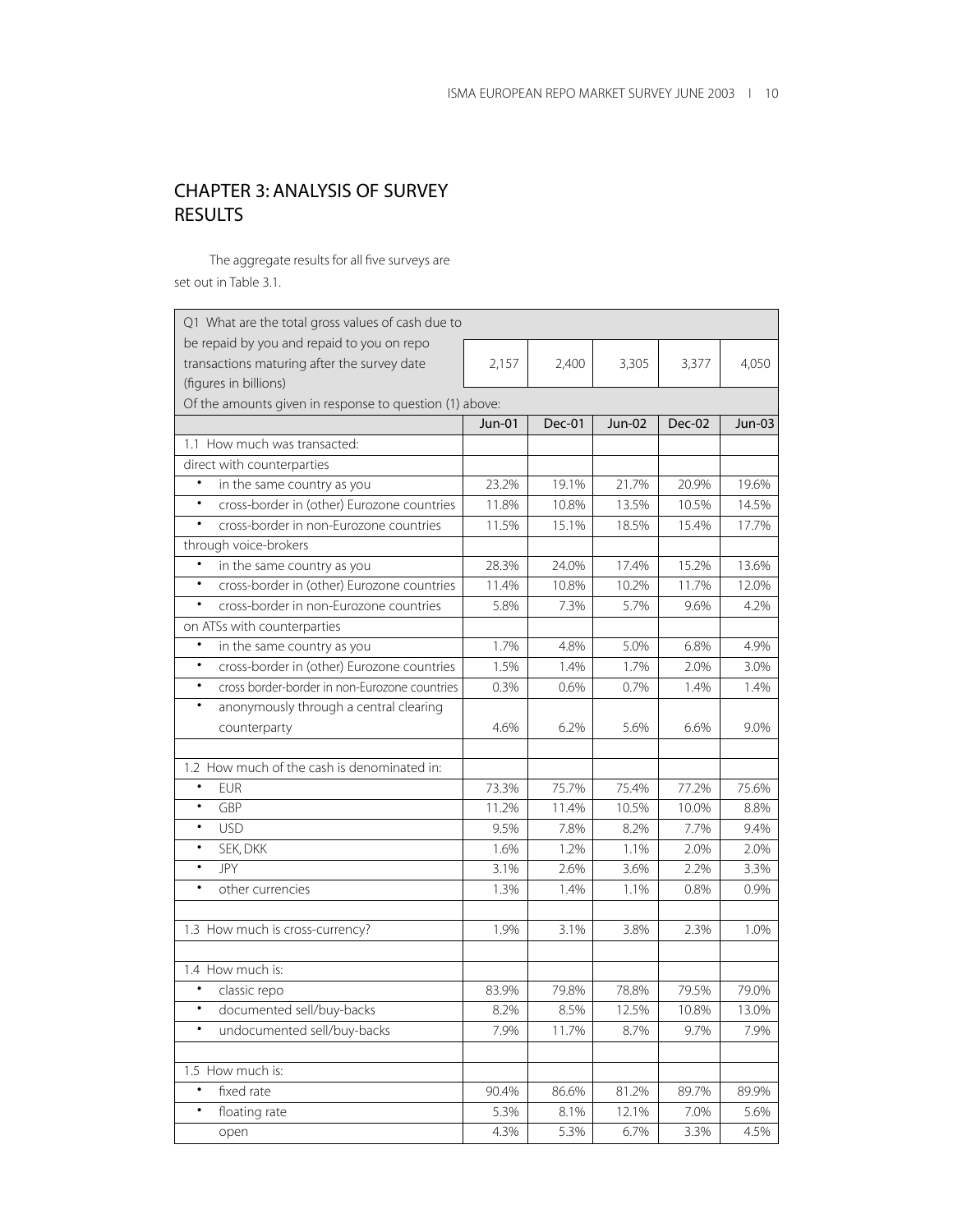| 1.6 How much fixed and floating rate repo is (1.6.1)<br>for value before the weekend after the survey<br>date and has a remaining term to maturity of:<br>$\bullet$<br>1 day<br>14.3%<br>15.5%<br>18.6%<br>15.6%<br>18.7%<br>2-7days<br>17.8%<br>20.1%<br>$\bullet$<br>30.3%<br>22.8%<br>22.0%<br>more than 7 days but no more than 1 month<br>24.9%<br>25.8%<br>27.6%<br>$\bullet$<br>17.6%<br>26.1%<br>more than 1 month but no more than<br>$\bullet$<br>3 months<br>14.8%<br>11.4%<br>13.0%<br>9.9%<br>12.0%<br>more than 3 months but no more than<br>$\bullet$<br>6 months<br>7.1%<br>6.9%<br>6.7%<br>6.9%<br>9.2%<br>5.9%<br>7.6%<br>$\bullet$<br>more than 6 months<br>10.7%<br>13.9%<br>11.4%<br>forward-forward repos<br>6.5%<br>$\bullet$<br>8.8%<br>8.1%<br>4.6%<br>6.8%<br>1.7 How much is tri-party repo:<br>5.5%<br>6.3%<br>7.3%<br>6.2%<br>4.2%<br>for fixed terms to maturity<br>91.8%<br>79.3%<br>$\bullet$<br>67.0%<br>88.1%<br>90.8%<br>$\bullet$<br>on an open basis<br>11.9%<br>20.7%<br>33.0%<br>8.2%<br>9.2%<br>1.8 How much is against collateral issued in:<br>Austria<br>$\bullet$<br>by the central government<br>0.7%<br>1.0%<br>0.4%<br>0.7%<br>0.5%<br>by other issuers<br>$\bullet$<br>0.0%<br>0.1%<br>0.1%<br>0.1%<br>0.0%<br>Belgium<br>$\bullet$<br>by the central government<br>5.1%<br>7.5%<br>6.2%<br>4.5%<br>5.0%<br>by other issuers<br>$\bullet$<br>0.2%<br>0.0%<br>0.0%<br>0.1%<br>0.2%<br>Denmark<br>$\bullet$<br>by the central government<br>0.3%<br>0.3%<br>0.6%<br>0.4%<br>0.6%<br>by other issuers<br>0.3%<br>0.3%<br>0.1%<br>0.3%<br>0.4%<br>٠<br>Finland<br>$\bullet$<br>by the central government<br>0.1%<br>0.1%<br>0.2%<br>0.3%<br>0.3%<br>by other issuers<br>$\bullet$<br>0.0%<br>0.0%<br>0.0%<br>0.1%<br>$0.0\%$<br>France<br>by the central government<br>5.8%<br>6.3%<br>13.8%<br>8.9%<br>$\bullet$<br>9.8%<br>by other issuers<br>$\bullet$<br>0.4%<br>0.7%<br>1.0%<br>0.9%<br>0.9%<br>Germany<br>$\bullet$<br>by the central government<br>29.0%<br>33.2%<br>23.2%<br>24.2%<br>26.6% |
|--------------------------------------------------------------------------------------------------------------------------------------------------------------------------------------------------------------------------------------------------------------------------------------------------------------------------------------------------------------------------------------------------------------------------------------------------------------------------------------------------------------------------------------------------------------------------------------------------------------------------------------------------------------------------------------------------------------------------------------------------------------------------------------------------------------------------------------------------------------------------------------------------------------------------------------------------------------------------------------------------------------------------------------------------------------------------------------------------------------------------------------------------------------------------------------------------------------------------------------------------------------------------------------------------------------------------------------------------------------------------------------------------------------------------------------------------------------------------------------------------------------------------------------------------------------------------------------------------------------------------------------------------------------------------------------------------------------------------------------------------------------------------------------------------------------------------------------------------------------------------------------------------------------------------------------------------------------------------------------------------------------------------------------------------|
|                                                                                                                                                                                                                                                                                                                                                                                                                                                                                                                                                                                                                                                                                                                                                                                                                                                                                                                                                                                                                                                                                                                                                                                                                                                                                                                                                                                                                                                                                                                                                                                                                                                                                                                                                                                                                                                                                                                                                                                                                                                  |
|                                                                                                                                                                                                                                                                                                                                                                                                                                                                                                                                                                                                                                                                                                                                                                                                                                                                                                                                                                                                                                                                                                                                                                                                                                                                                                                                                                                                                                                                                                                                                                                                                                                                                                                                                                                                                                                                                                                                                                                                                                                  |
|                                                                                                                                                                                                                                                                                                                                                                                                                                                                                                                                                                                                                                                                                                                                                                                                                                                                                                                                                                                                                                                                                                                                                                                                                                                                                                                                                                                                                                                                                                                                                                                                                                                                                                                                                                                                                                                                                                                                                                                                                                                  |
|                                                                                                                                                                                                                                                                                                                                                                                                                                                                                                                                                                                                                                                                                                                                                                                                                                                                                                                                                                                                                                                                                                                                                                                                                                                                                                                                                                                                                                                                                                                                                                                                                                                                                                                                                                                                                                                                                                                                                                                                                                                  |
|                                                                                                                                                                                                                                                                                                                                                                                                                                                                                                                                                                                                                                                                                                                                                                                                                                                                                                                                                                                                                                                                                                                                                                                                                                                                                                                                                                                                                                                                                                                                                                                                                                                                                                                                                                                                                                                                                                                                                                                                                                                  |
|                                                                                                                                                                                                                                                                                                                                                                                                                                                                                                                                                                                                                                                                                                                                                                                                                                                                                                                                                                                                                                                                                                                                                                                                                                                                                                                                                                                                                                                                                                                                                                                                                                                                                                                                                                                                                                                                                                                                                                                                                                                  |
|                                                                                                                                                                                                                                                                                                                                                                                                                                                                                                                                                                                                                                                                                                                                                                                                                                                                                                                                                                                                                                                                                                                                                                                                                                                                                                                                                                                                                                                                                                                                                                                                                                                                                                                                                                                                                                                                                                                                                                                                                                                  |
|                                                                                                                                                                                                                                                                                                                                                                                                                                                                                                                                                                                                                                                                                                                                                                                                                                                                                                                                                                                                                                                                                                                                                                                                                                                                                                                                                                                                                                                                                                                                                                                                                                                                                                                                                                                                                                                                                                                                                                                                                                                  |
|                                                                                                                                                                                                                                                                                                                                                                                                                                                                                                                                                                                                                                                                                                                                                                                                                                                                                                                                                                                                                                                                                                                                                                                                                                                                                                                                                                                                                                                                                                                                                                                                                                                                                                                                                                                                                                                                                                                                                                                                                                                  |
|                                                                                                                                                                                                                                                                                                                                                                                                                                                                                                                                                                                                                                                                                                                                                                                                                                                                                                                                                                                                                                                                                                                                                                                                                                                                                                                                                                                                                                                                                                                                                                                                                                                                                                                                                                                                                                                                                                                                                                                                                                                  |
|                                                                                                                                                                                                                                                                                                                                                                                                                                                                                                                                                                                                                                                                                                                                                                                                                                                                                                                                                                                                                                                                                                                                                                                                                                                                                                                                                                                                                                                                                                                                                                                                                                                                                                                                                                                                                                                                                                                                                                                                                                                  |
|                                                                                                                                                                                                                                                                                                                                                                                                                                                                                                                                                                                                                                                                                                                                                                                                                                                                                                                                                                                                                                                                                                                                                                                                                                                                                                                                                                                                                                                                                                                                                                                                                                                                                                                                                                                                                                                                                                                                                                                                                                                  |
|                                                                                                                                                                                                                                                                                                                                                                                                                                                                                                                                                                                                                                                                                                                                                                                                                                                                                                                                                                                                                                                                                                                                                                                                                                                                                                                                                                                                                                                                                                                                                                                                                                                                                                                                                                                                                                                                                                                                                                                                                                                  |
|                                                                                                                                                                                                                                                                                                                                                                                                                                                                                                                                                                                                                                                                                                                                                                                                                                                                                                                                                                                                                                                                                                                                                                                                                                                                                                                                                                                                                                                                                                                                                                                                                                                                                                                                                                                                                                                                                                                                                                                                                                                  |
|                                                                                                                                                                                                                                                                                                                                                                                                                                                                                                                                                                                                                                                                                                                                                                                                                                                                                                                                                                                                                                                                                                                                                                                                                                                                                                                                                                                                                                                                                                                                                                                                                                                                                                                                                                                                                                                                                                                                                                                                                                                  |
|                                                                                                                                                                                                                                                                                                                                                                                                                                                                                                                                                                                                                                                                                                                                                                                                                                                                                                                                                                                                                                                                                                                                                                                                                                                                                                                                                                                                                                                                                                                                                                                                                                                                                                                                                                                                                                                                                                                                                                                                                                                  |
|                                                                                                                                                                                                                                                                                                                                                                                                                                                                                                                                                                                                                                                                                                                                                                                                                                                                                                                                                                                                                                                                                                                                                                                                                                                                                                                                                                                                                                                                                                                                                                                                                                                                                                                                                                                                                                                                                                                                                                                                                                                  |
|                                                                                                                                                                                                                                                                                                                                                                                                                                                                                                                                                                                                                                                                                                                                                                                                                                                                                                                                                                                                                                                                                                                                                                                                                                                                                                                                                                                                                                                                                                                                                                                                                                                                                                                                                                                                                                                                                                                                                                                                                                                  |
|                                                                                                                                                                                                                                                                                                                                                                                                                                                                                                                                                                                                                                                                                                                                                                                                                                                                                                                                                                                                                                                                                                                                                                                                                                                                                                                                                                                                                                                                                                                                                                                                                                                                                                                                                                                                                                                                                                                                                                                                                                                  |
|                                                                                                                                                                                                                                                                                                                                                                                                                                                                                                                                                                                                                                                                                                                                                                                                                                                                                                                                                                                                                                                                                                                                                                                                                                                                                                                                                                                                                                                                                                                                                                                                                                                                                                                                                                                                                                                                                                                                                                                                                                                  |
|                                                                                                                                                                                                                                                                                                                                                                                                                                                                                                                                                                                                                                                                                                                                                                                                                                                                                                                                                                                                                                                                                                                                                                                                                                                                                                                                                                                                                                                                                                                                                                                                                                                                                                                                                                                                                                                                                                                                                                                                                                                  |
|                                                                                                                                                                                                                                                                                                                                                                                                                                                                                                                                                                                                                                                                                                                                                                                                                                                                                                                                                                                                                                                                                                                                                                                                                                                                                                                                                                                                                                                                                                                                                                                                                                                                                                                                                                                                                                                                                                                                                                                                                                                  |
|                                                                                                                                                                                                                                                                                                                                                                                                                                                                                                                                                                                                                                                                                                                                                                                                                                                                                                                                                                                                                                                                                                                                                                                                                                                                                                                                                                                                                                                                                                                                                                                                                                                                                                                                                                                                                                                                                                                                                                                                                                                  |
|                                                                                                                                                                                                                                                                                                                                                                                                                                                                                                                                                                                                                                                                                                                                                                                                                                                                                                                                                                                                                                                                                                                                                                                                                                                                                                                                                                                                                                                                                                                                                                                                                                                                                                                                                                                                                                                                                                                                                                                                                                                  |
|                                                                                                                                                                                                                                                                                                                                                                                                                                                                                                                                                                                                                                                                                                                                                                                                                                                                                                                                                                                                                                                                                                                                                                                                                                                                                                                                                                                                                                                                                                                                                                                                                                                                                                                                                                                                                                                                                                                                                                                                                                                  |
|                                                                                                                                                                                                                                                                                                                                                                                                                                                                                                                                                                                                                                                                                                                                                                                                                                                                                                                                                                                                                                                                                                                                                                                                                                                                                                                                                                                                                                                                                                                                                                                                                                                                                                                                                                                                                                                                                                                                                                                                                                                  |
|                                                                                                                                                                                                                                                                                                                                                                                                                                                                                                                                                                                                                                                                                                                                                                                                                                                                                                                                                                                                                                                                                                                                                                                                                                                                                                                                                                                                                                                                                                                                                                                                                                                                                                                                                                                                                                                                                                                                                                                                                                                  |
|                                                                                                                                                                                                                                                                                                                                                                                                                                                                                                                                                                                                                                                                                                                                                                                                                                                                                                                                                                                                                                                                                                                                                                                                                                                                                                                                                                                                                                                                                                                                                                                                                                                                                                                                                                                                                                                                                                                                                                                                                                                  |
|                                                                                                                                                                                                                                                                                                                                                                                                                                                                                                                                                                                                                                                                                                                                                                                                                                                                                                                                                                                                                                                                                                                                                                                                                                                                                                                                                                                                                                                                                                                                                                                                                                                                                                                                                                                                                                                                                                                                                                                                                                                  |
|                                                                                                                                                                                                                                                                                                                                                                                                                                                                                                                                                                                                                                                                                                                                                                                                                                                                                                                                                                                                                                                                                                                                                                                                                                                                                                                                                                                                                                                                                                                                                                                                                                                                                                                                                                                                                                                                                                                                                                                                                                                  |
|                                                                                                                                                                                                                                                                                                                                                                                                                                                                                                                                                                                                                                                                                                                                                                                                                                                                                                                                                                                                                                                                                                                                                                                                                                                                                                                                                                                                                                                                                                                                                                                                                                                                                                                                                                                                                                                                                                                                                                                                                                                  |
|                                                                                                                                                                                                                                                                                                                                                                                                                                                                                                                                                                                                                                                                                                                                                                                                                                                                                                                                                                                                                                                                                                                                                                                                                                                                                                                                                                                                                                                                                                                                                                                                                                                                                                                                                                                                                                                                                                                                                                                                                                                  |
|                                                                                                                                                                                                                                                                                                                                                                                                                                                                                                                                                                                                                                                                                                                                                                                                                                                                                                                                                                                                                                                                                                                                                                                                                                                                                                                                                                                                                                                                                                                                                                                                                                                                                                                                                                                                                                                                                                                                                                                                                                                  |
|                                                                                                                                                                                                                                                                                                                                                                                                                                                                                                                                                                                                                                                                                                                                                                                                                                                                                                                                                                                                                                                                                                                                                                                                                                                                                                                                                                                                                                                                                                                                                                                                                                                                                                                                                                                                                                                                                                                                                                                                                                                  |
|                                                                                                                                                                                                                                                                                                                                                                                                                                                                                                                                                                                                                                                                                                                                                                                                                                                                                                                                                                                                                                                                                                                                                                                                                                                                                                                                                                                                                                                                                                                                                                                                                                                                                                                                                                                                                                                                                                                                                                                                                                                  |
| pfandbrief<br>2.2%<br>2.6%<br>$\bullet$<br>3.0%<br>2.3%<br>1.8%                                                                                                                                                                                                                                                                                                                                                                                                                                                                                                                                                                                                                                                                                                                                                                                                                                                                                                                                                                                                                                                                                                                                                                                                                                                                                                                                                                                                                                                                                                                                                                                                                                                                                                                                                                                                                                                                                                                                                                                  |
| by other issuers<br>$\bullet$<br>2.1%<br>1.6%<br>1.9%<br>2.5%<br>2.1%                                                                                                                                                                                                                                                                                                                                                                                                                                                                                                                                                                                                                                                                                                                                                                                                                                                                                                                                                                                                                                                                                                                                                                                                                                                                                                                                                                                                                                                                                                                                                                                                                                                                                                                                                                                                                                                                                                                                                                            |
| Greece                                                                                                                                                                                                                                                                                                                                                                                                                                                                                                                                                                                                                                                                                                                                                                                                                                                                                                                                                                                                                                                                                                                                                                                                                                                                                                                                                                                                                                                                                                                                                                                                                                                                                                                                                                                                                                                                                                                                                                                                                                           |
| by the central government<br>1.5%<br>٠<br>1.5%<br>1.0%<br>1.7%<br>2.0%                                                                                                                                                                                                                                                                                                                                                                                                                                                                                                                                                                                                                                                                                                                                                                                                                                                                                                                                                                                                                                                                                                                                                                                                                                                                                                                                                                                                                                                                                                                                                                                                                                                                                                                                                                                                                                                                                                                                                                           |
| by other issuers<br>0.0%<br>0.1%<br>0.3%<br>$\bullet$<br>0.0%<br>0.0%                                                                                                                                                                                                                                                                                                                                                                                                                                                                                                                                                                                                                                                                                                                                                                                                                                                                                                                                                                                                                                                                                                                                                                                                                                                                                                                                                                                                                                                                                                                                                                                                                                                                                                                                                                                                                                                                                                                                                                            |
| Ireland                                                                                                                                                                                                                                                                                                                                                                                                                                                                                                                                                                                                                                                                                                                                                                                                                                                                                                                                                                                                                                                                                                                                                                                                                                                                                                                                                                                                                                                                                                                                                                                                                                                                                                                                                                                                                                                                                                                                                                                                                                          |
| $\bullet$<br>by the central government<br>0.0%<br>0.0%<br>0.1%<br>0.1%<br>0.1%                                                                                                                                                                                                                                                                                                                                                                                                                                                                                                                                                                                                                                                                                                                                                                                                                                                                                                                                                                                                                                                                                                                                                                                                                                                                                                                                                                                                                                                                                                                                                                                                                                                                                                                                                                                                                                                                                                                                                                   |
| $\bullet$<br>by other issuers<br>0.1%<br>0.0%<br>0.0%<br>0.0%<br>0.0%                                                                                                                                                                                                                                                                                                                                                                                                                                                                                                                                                                                                                                                                                                                                                                                                                                                                                                                                                                                                                                                                                                                                                                                                                                                                                                                                                                                                                                                                                                                                                                                                                                                                                                                                                                                                                                                                                                                                                                            |
| Italy                                                                                                                                                                                                                                                                                                                                                                                                                                                                                                                                                                                                                                                                                                                                                                                                                                                                                                                                                                                                                                                                                                                                                                                                                                                                                                                                                                                                                                                                                                                                                                                                                                                                                                                                                                                                                                                                                                                                                                                                                                            |
| $\bullet$<br>by the central government<br>17.8%<br>17.3%<br>17.5%<br>17.2%<br>15.1%                                                                                                                                                                                                                                                                                                                                                                                                                                                                                                                                                                                                                                                                                                                                                                                                                                                                                                                                                                                                                                                                                                                                                                                                                                                                                                                                                                                                                                                                                                                                                                                                                                                                                                                                                                                                                                                                                                                                                              |
| by other issuers<br>0.4%<br>0.5%<br>0.5%<br>1.3%<br>0.9%<br>$\bullet$                                                                                                                                                                                                                                                                                                                                                                                                                                                                                                                                                                                                                                                                                                                                                                                                                                                                                                                                                                                                                                                                                                                                                                                                                                                                                                                                                                                                                                                                                                                                                                                                                                                                                                                                                                                                                                                                                                                                                                            |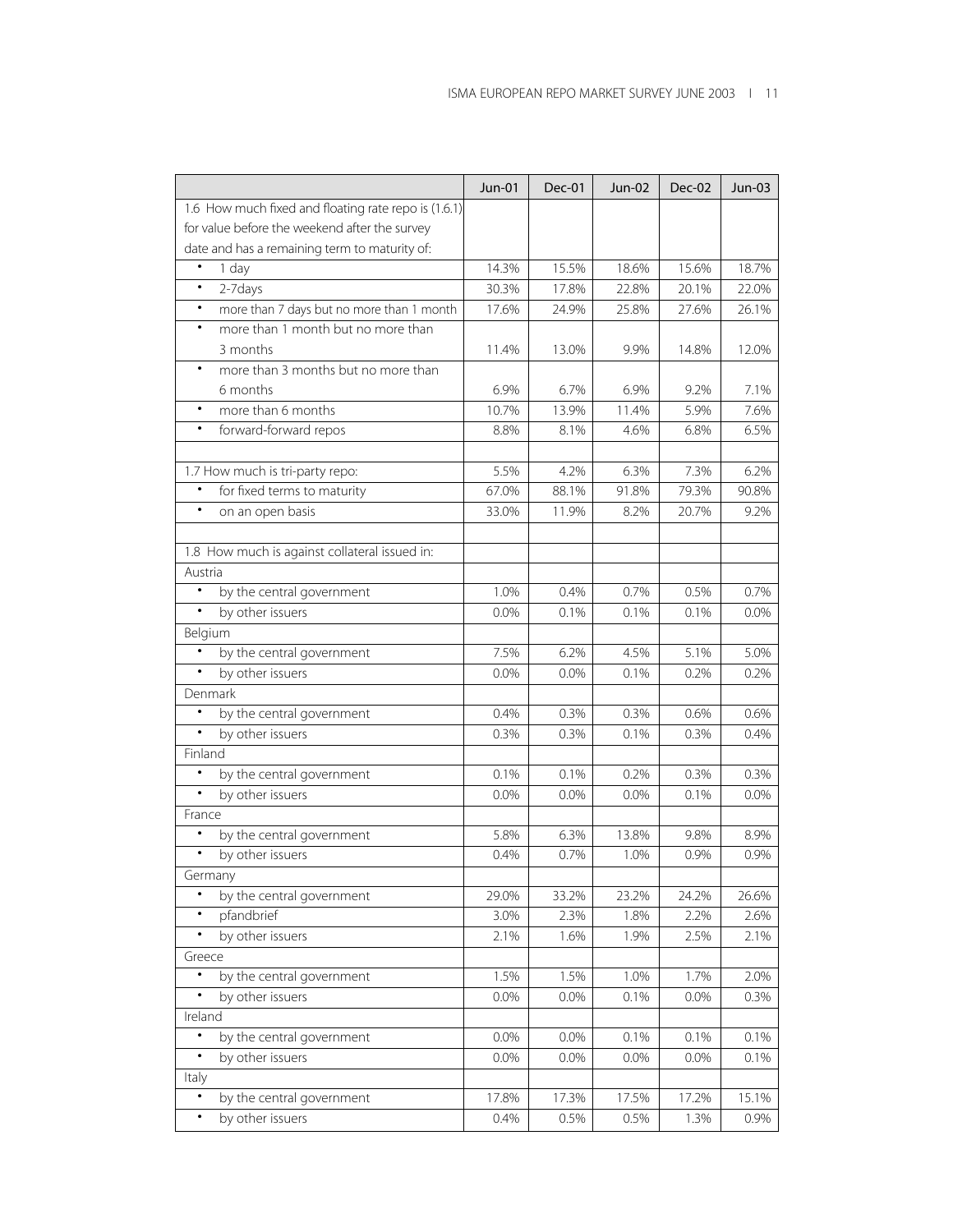|                                                 | Jun-01        | Dec-01 | Jun-02 | Dec-02 | Jun-03 |
|-------------------------------------------------|---------------|--------|--------|--------|--------|
| Luxembourg                                      |               |        |        |        |        |
| by the central government<br>$\bullet$          | 0.0%          | 0.0%   | 0.0%   | 0.0%   | 0.1%   |
| by other issuers<br>$\bullet$                   | 0.1%          | 0.2%   | 0.2%   | 0.2%   | 0.3%   |
| Netherlands                                     |               |        |        |        |        |
| $\bullet$<br>by the central government          | 1.4%          | 1.2%   | 1.3%   | 1.5%   | 1.8%   |
| by other issuers<br>$\bullet$                   | 0.3%          | 0.3%   | 0.5%   | 0.5%   | 0.5%   |
| Portugal                                        |               |        |        |        |        |
| by the central government                       | 0.3%          | 0.2%   | 0.3%   | 0.2%   | 0.3%   |
| by other issuers<br>$\bullet$                   | 0.0%          | 0.0%   | 0.0%   | 0.1%   | 0.4%   |
| Spain                                           |               |        |        |        |        |
| $\bullet$<br>by the central government          | 5.4%          | 4.6%   | 5.0%   | 6.7%   | 6.0%   |
| by other issuers<br>$\bullet$                   | 0.1%          | 0.4%   | 0.5%   | 0.3%   | 0.2%   |
| Sweden                                          |               |        |        |        |        |
| $\bullet$<br>by the central government          | 1.1%          | 0.7%   | 0.7%   | 1.0%   | 1.1%   |
| by other issuers<br>$\bullet$                   | 0.2%          | 0.2%   | 0.2%   | 0.5%   | 0.3%   |
| UK                                              |               |        |        |        |        |
| $\bullet$<br>by the central government          | 11.2%         | 9.8%   | 9.9%   | 9.3%   | 8.5%   |
| by other issuers<br>$\bullet$                   | 0.6%          | 1.5%   | 1.1%   | 1.4%   | 1.1%   |
| US but settled across EOC/CS                    | 3.0%          | 2.3%   | 2.8%   | 2.6%   | 2.1%   |
| other countries                                 | 6.9%          | 6.5%   | 9.9%   |        |        |
| EU Accession countries                          |               |        |        | 0.3%   | 0.2%   |
| other OECD                                      |               |        |        | 6.9%   | 7.0%   |
| non-OECD EMEA                                   |               |        |        | 0.2%   | 0.4%   |
| non-OECD Asian & Pacific                        |               |        |        | 0.1%   | 0.2%   |
| non-OECD Latin America                          |               |        |        | 0.1%   | 0.2%   |
| equity                                          |               |        |        | 0.1%   | 1.0%   |
| collateral of unknown origin                    | not canvassed | 1.2%   | 0.5%   | 0.9%   | 1.5%   |
| Q2 What is the total value of securities loaned |               |        |        |        |        |
| and borrowed by your repo desk:                 |               |        |        |        |        |
| to/from counterparties                          |               |        |        |        |        |
| in the same country as you                      | 56.2%         | 49.5%  | 47.8%  |        |        |
| in fixed income                                 |               |        |        | 49.7%  | 44.6%  |
| $\bullet$<br>in equity                          |               |        |        | 0.5%   | 2.3%   |
| cross-border in (other) Eurozone countries      | 24.4%         | 15.9%  | 24.9%  |        |        |
| $\bullet$<br>in fixed income                    |               |        |        | 22.3%  | 20.5%  |
| $\bullet$<br>in equity                          |               |        |        | 0.1%   | 0.8%   |
| cross-border in non-Eurozone countries          | 19.4%         | 34.7%  | 27.3%  |        |        |
| in fixed income                                 |               |        |        | 27.2%  | 30.5%  |
| $\bullet$<br>in equity                          |               |        |        | 0.2%   | 1.2%   |
| for which the term to maturity is               |               |        |        |        |        |
| $\bullet$<br>fixed                              | 72.3%         | 70.8%  | 78.5%  | 75.5%  | 72.9%  |
| $\bullet$<br>open                               | 27.7%         | 29.2%  | 21.5%  | 24.5%  | 27.1%  |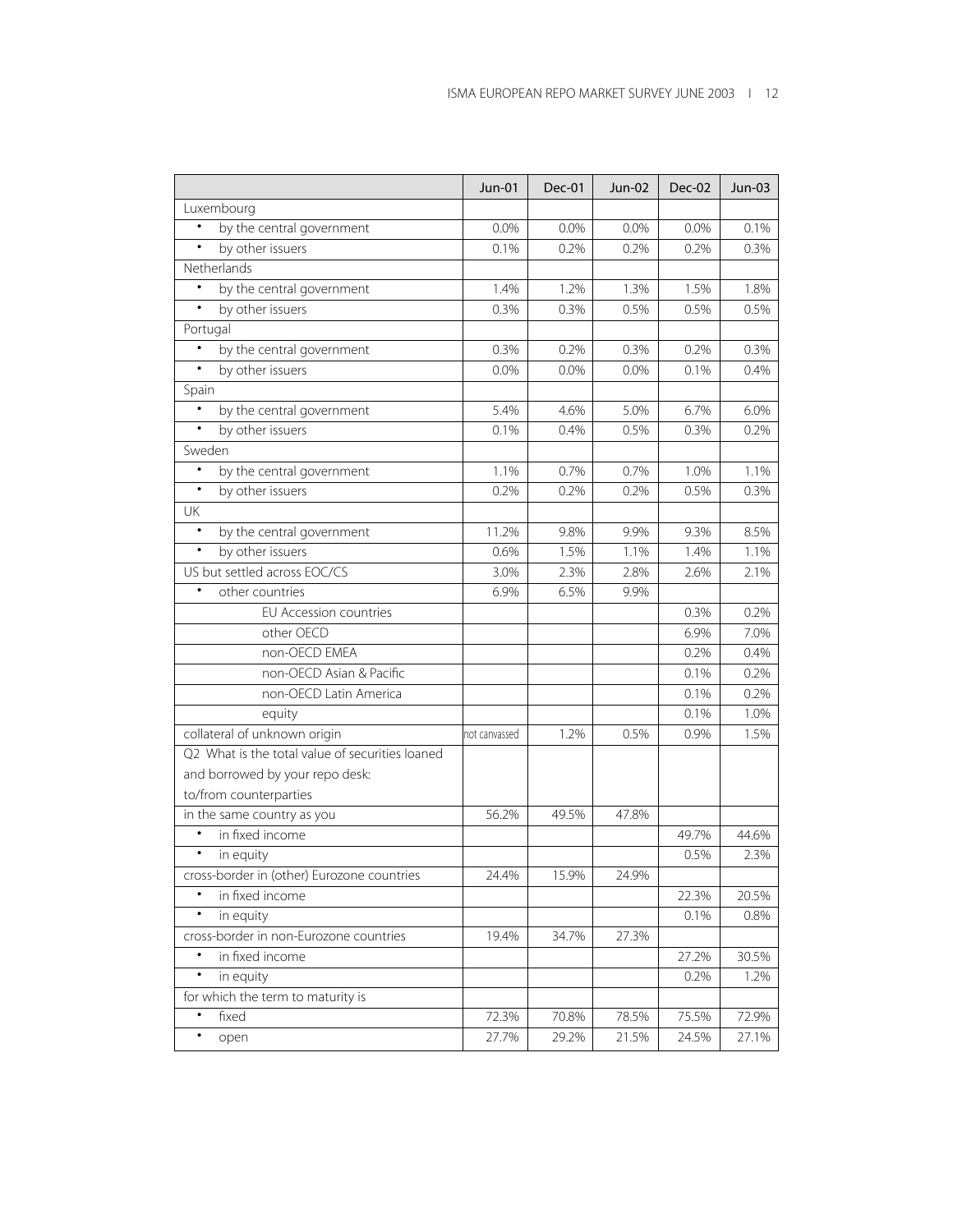#### *Total repo business (Q1)*

The total value of repos and reverse repos outstanding on the books of the 84 institutions which participated in the survey at close of business on June 11, 2003, was EUR 4,050 billion. This amount was almost exactly split between repos and reverse repos. The values measured by the survey are gross figures, which means that they have not been adjusted for the double counting of transactions between pairs of survey participants. Nor does the survey measure the value of repos transacted with central banks as part of the latters' monetary policy operations. However, the ECB provided a value for "official" repos outstanding at close of business on June 11 with those participants in the ISMA survey who are eligible to participate in the ECB's repo operations and who agreed to be included. This was EUR 170 billion, which represents some 48.2% of the value of outstanding repos between all eligible banks and the ECB at close of business on June 11. This compares with EUR 129 billion and 58%, respectively, at the time of the December 2002 survey.

In order to gauge the year-on-year growth of the European repo market (or at least that segment represented by the institutions which participated in the ISMA survey), it is not valid to simply compare the total value of repos and reverse repos with the same figures in previous surveys. Some of the changes will represent the entry and exit of institutions into and out of the survey. To avoid this problem, comparisons were made only of the aggregate business reported by institutions which had participated in several surveys:

The repo business of the 36 institutions which have participated in all five surveys grew by 17.1% year-on-year to June 2003. Business grew by only 0.1% in the first half of the year (June to December 2002), but by 17.0% in the second half (December 2002 to June 2003).

The repo business of the 62 institutions which participated in the latest survey and in at least the June 2002 survey grew by 21.6%.

The conclusion is that growth in the European repo market recovered strongly between December 2002 and June 2003 after having stagnated in the previous six months. This is consistent with the intense activity seen over this period in European government bonds, which provide the bulk of collateral in the European repo market.

Individual repo books continued to show an extremely wide range of year-on-year percentage changes. Some very large books doubled and tripled in size. Percentage changes in smaller books were even more dramatic. Of the 62 institutions that participated in the June 2003 and June 2002 surveys, the books of 18 contracted but the remainder expanded. The average size of repo books in June 2003 was larger than in December 2002 at EUR 48 billion (standard deviation EUR 76 billion).

#### *Counterparty analysis (Q1.1)*

The share of reported outstanding repos negotiated directly with the other counterparties (ie not through a voice-broker or over an ATS) was 51.3% compared to 59.3% in June 2002.

A sub-set of direct repos, equivalent to 6.2% of the total outstanding business, was settled through tri-party repo arrangements, virtually the same as in June 2002, but down from 7.3% in December 2002. In total, 33 out of the 84 survey participants used tri-party repos. This compares with 29 in June 2002.

The fall in the share of tri-party repo is puzzling. There is anecdotal evidence to suggest that there is growing interest in the product. The survey data was analysed for the 17 users of tri-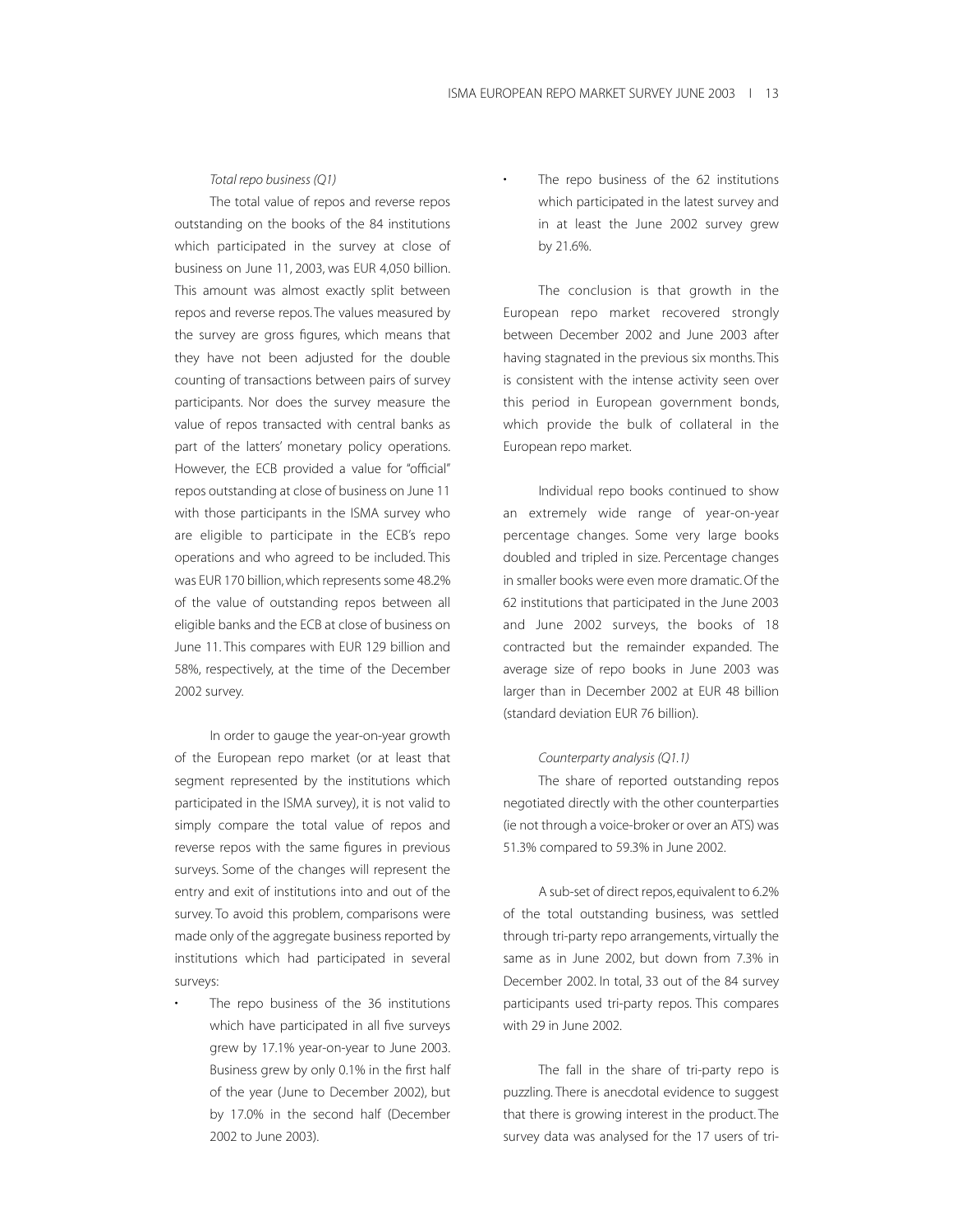| Table 3.2                                                      |               |               |        |        |        |  |
|----------------------------------------------------------------|---------------|---------------|--------|--------|--------|--|
| Numbers of participants reporting particular types of business |               |               |        |        |        |  |
|                                                                | <b>Jun-01</b> | Dec-01        | Jun-02 | Dec-02 | Jun-03 |  |
| ATS                                                            | 19            | 28            | 39     | 48     | 51     |  |
| anonymous ATS                                                  | 13            | 16            | 21     | 35     | 31     |  |
| voice-brokers                                                  | 41            | 43            | 67     | 65     | 61     |  |
| tri-party repo                                                 | 21            | $\mathcal{D}$ | 29     | 30     | 33     |  |
| Total                                                          | 48            | 61            | 86     | 82     | 84     |  |

party repo who have participated in all five surveys. In the year to the June 2002 survey, the tri-party business of these 17 institutions grew by 106%, whereas their total repo business grew by 63%. The share of tri-party business therefore increased from 5.8% to 7.2%. In the year to June 2003, their tri-party business grew by only 19%, but their total repo business by just 10%.This took the share of tri-party repo to 8.0%. Why then has tri-party repo not consistently increased as a share of the whole survey? The reason is that most new entrants to the survey who are also users of tri-party repo have diluted its share (as will the entrance of non-users of tri-party repo). In fact, the absolute amount of the tri-party repo business by new entrants has generally declined after they have entered the survey, whereas their overall repo business has tended to grow. There does not appear to be any systematic difference between the types of institution in the first and subsequent surveys. The divergence in trends in tri-party repo business would therefore seem to be coincidental, which means that the aggregate results of the survey are probably a fair reflection of the general market trend.

The share of voice-brokers in June 2003 was 30.7% compared to 34.4% in June 2002. Of the 84 participants in the latest survey, 61 reported using voice-brokers, down from 67 in June 2002.

The share of inter-dealer ATSs was 18.0% compared to 12.7% in June. The number of institutions in the latest survey using ATSs increased from 39 to 51 over the year.

#### Figure 3.1 – Counterparty analysis



#### *Geographical analysis (Q1.1)*

In June 2003, 38.1% of reported outstanding repo contracts were with domestic counterparties, 52.8% were cross-border and 9.0% were negotiated anonymously on an ATS and settled with a central clearing counterparty (CCP). Of the cross-border business, 29.5% was with counterparties in the Eurozone and 23.3% was with counterparties outside the Eurozone (but note that the survey cannot identify the location of the reporting counterparty).

The share of domestic business has declined continuously since the first survey (from 53.1% in June 2001).

The share of business across ATSs offering anonymous electronic trading continued its recovery from a low of 5.6% in June 2002 to reach 9.0% in June 2003.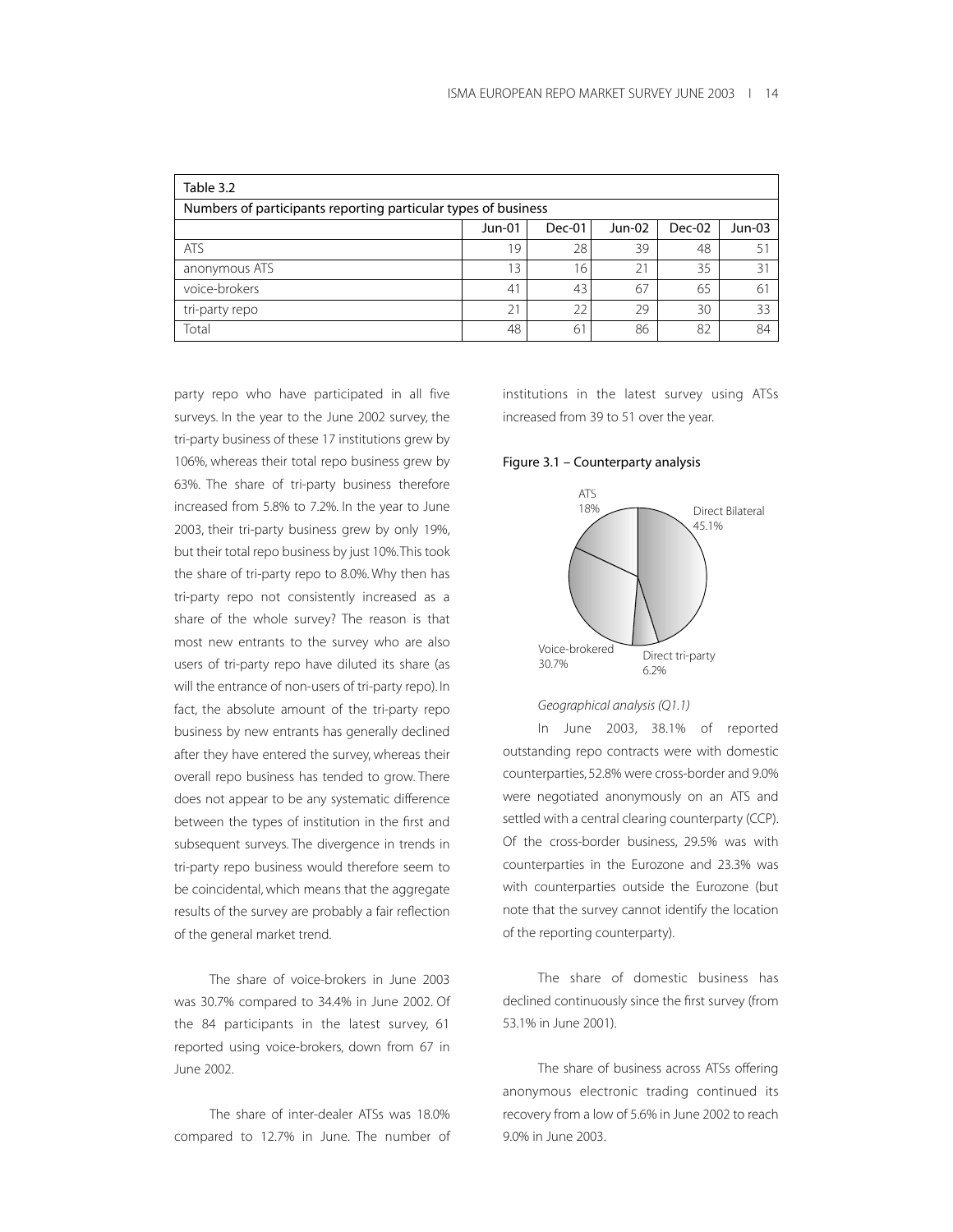In the latest survey, 31 institutions reported anonymous electronic trading, compared to 21 in June 2002.

In the case of the voice-brokers represented by the WMBA data, of the contracts negotiated through those firms and still outstanding on the survey date, a somewhat larger proportion was between domestic counterparties than was reported in the main survey (47.9% compared to 38.1%). This may reflect a bias in the activities of these firms towards business between institutions in the London market. The remaining business was cross-border, mainly between counterparties both within the Eurozone (31.5%) or between counterparties of which only one was in the Eurozone (18.6%). The residual 2.1% was crossborder between counterparties both outside the Eurozone.These figures provide some insight into intra-Eurozone repo business (but unfortunately, we do not know how much domestic business was within Eurozone countries).

#### Figure 3.2 – Geographical analysis



#### *Settlement analysis (Q1.7)*

Of the tri-party repo business, the share of fixed-term repos was 90.8%, similar to the level in June 2002 (91.8%).

#### *Cash currency analysis (Q1.2)*

In this survey, 75.6% of reported outstanding repos were denominated in euros (EUR), 8.8% in pounds sterling (GBP), 9.4% in US dollars (USD) and 3.3% in Japanese yen (JPY), compared to, respectively, 75.4%, 10.5%, 8.2% and 3.6% in June 2002.

The reported share of cross-currency repos continued to fall back in June 2003, touching 1.0%, compared to 3.8% in June 2002. However, the response rate to this question remains low:only 21 survey participants answered this question.

In the case of the voice-brokers represented by the WMBA data, the importance of the euro was lower (70.7%) but still very significant. The shares of the US dollar and yen were also lower (2.8% and 0.2%, respectively), while the shares of the pound sterling and of the Danish krone and Swedish krona were much higher (18.5% and 6.0%, respectively).

#### Figure 3.3 – Currency analysis



#### *Collateral analysis (Q1.3 and Q1.8)*

75.4% of repo collateral held by survey participants was issued in countries in the Eurozone, compared with 74.4% in June 2002. There were large increases in the share of collateral issued in Germany (31.3% from 26.9%) and other Eurozone countries (7.0% from 4.6%) at the expense of collateral issued in France (9.8% from 14.7%) and, to a lesser extent, Italy (16.0% from 18.0%),

The bulk of collateral issued in "other countries"continues to be fixed income securities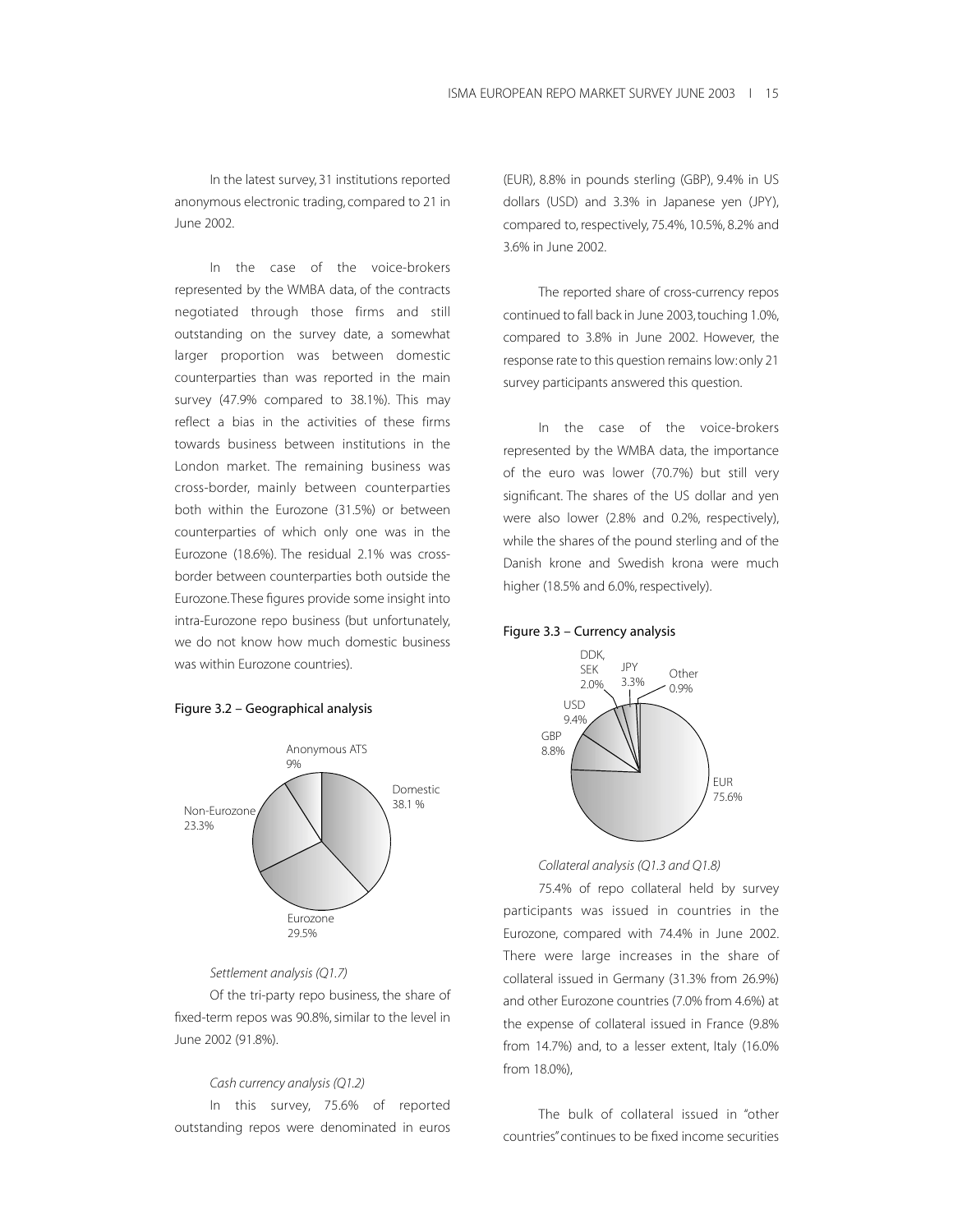issued in "other OECD countries" (ie not the EU, the US or the EU Accession countries) at 7.0%.The share of equity collateral increased significantly, but from a low base to just 1.0%.

#### Figure 3.4 – Collateral analysis



The share of collateral issued by central governments was down to 88.1% from 90.6% in June 2002. However, government bond collateral remained much more important in the voicebrokered business reported by the WMBA (about 93.4%).

### *Contract analysis (Q1.4)*

79.0% of reported outstanding repo contracts were classic repo, 13.0% were sell/buybacks documented under agreements such as the TBMA/ISMA or PSA/ISMA Global Master Repurchase Agreements (GMRA) and 7.9% were undocumented sell/buy-backs. These figures are very similar to those in June 2002 (78.8%, 12.5% and 8.7%, respectively).





#### *Repo rate analysis (Q1.5)*

The share of fixed-rate repos remained high at 89.9%, compared with 89.7% in December 2002 but only 81.2% in June 2002. Floating-rate repos declined further, reaching 5.6% from 12.1% in June 2002.

In total, 24 institutions reported floatingrate business and 30 reported open repos.

#### Figure 3.6 – Repo rate analysis



#### *Maturity analysis (Q1.6)*

Short-term transactions became more important with 40.7% of business having remaining terms to maturity of one week or less, and 66.8% being for one month or less (compared to 35.7% and 63.3%, respectively, in December 2002, and 41.4% and 67.2%, respectively, in June 2002).

Whereas the December 2002 survey suggested that the importance of very shortterms to maturity (from overnight to 1-week) and longer terms (over six months) fell back towards year-end, the latest survey shows a recovery by mid-year. The shares of intermediate terms (between 1-week and 6 months) and forwardforward repos show the inverse pattern. This tends to confirm previous observations that the average term to maturity lengthens at year-end as dealers seek to lock in longer-term funding over the turn of the year. The last two year ends have also coincided with periods of heavier trading in response to active interest rate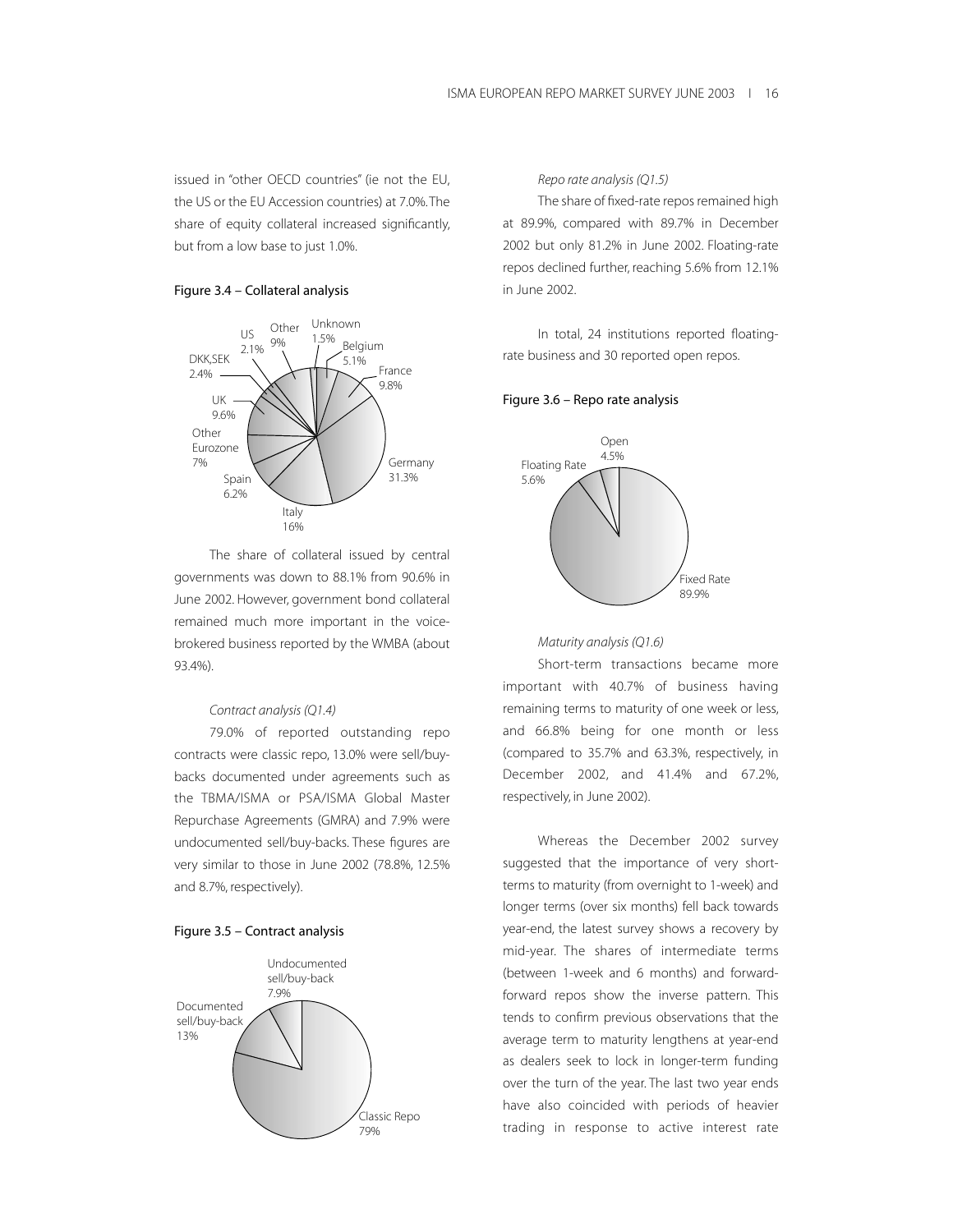management by central banks. Interest rate positioning by dealers tends to use longer-term and forward-forward repos.

In continued contrast to the maturity distribution of the business reported by the 84 institutions reporting as principal counterparties, the voice-brokered business reported by the WMBA had a much longer average remaining term to maturity. Only 21.4% was for one week or less, and 33.4% for one month or less. 21.0% was for longer than six months (compared to 7.6% for principal counterparties) and 26.4% was forwardforward repos (compared to 6.5% for principal counterparties). This is much as expected. Very short-term repos are more exposed to competition from electronic trading and voicebrokers have a much greater financial incentive to arrange longer-term transactions. (See Figure 3.7)

#### *Product analysis (Q2)*

45 institutions undertook securities lending and borrowing on their repo desks (separately from their securities lending and borrowing desks). The share of total business accounted for by securities lending and borrowing was 13.5% compared with 12.5% in June. Fixed income securities accounted for 95.6% or more of lending and borrowing from repo desks, down from 99.2% in December 2002 (the remainder is equity).

#### Figure 3.8 – Product analysis



Figure 3.7 – Maturity analysis comparison (left to right columns show June 2001, December 2001, June 2002, December 2002, June 2003)

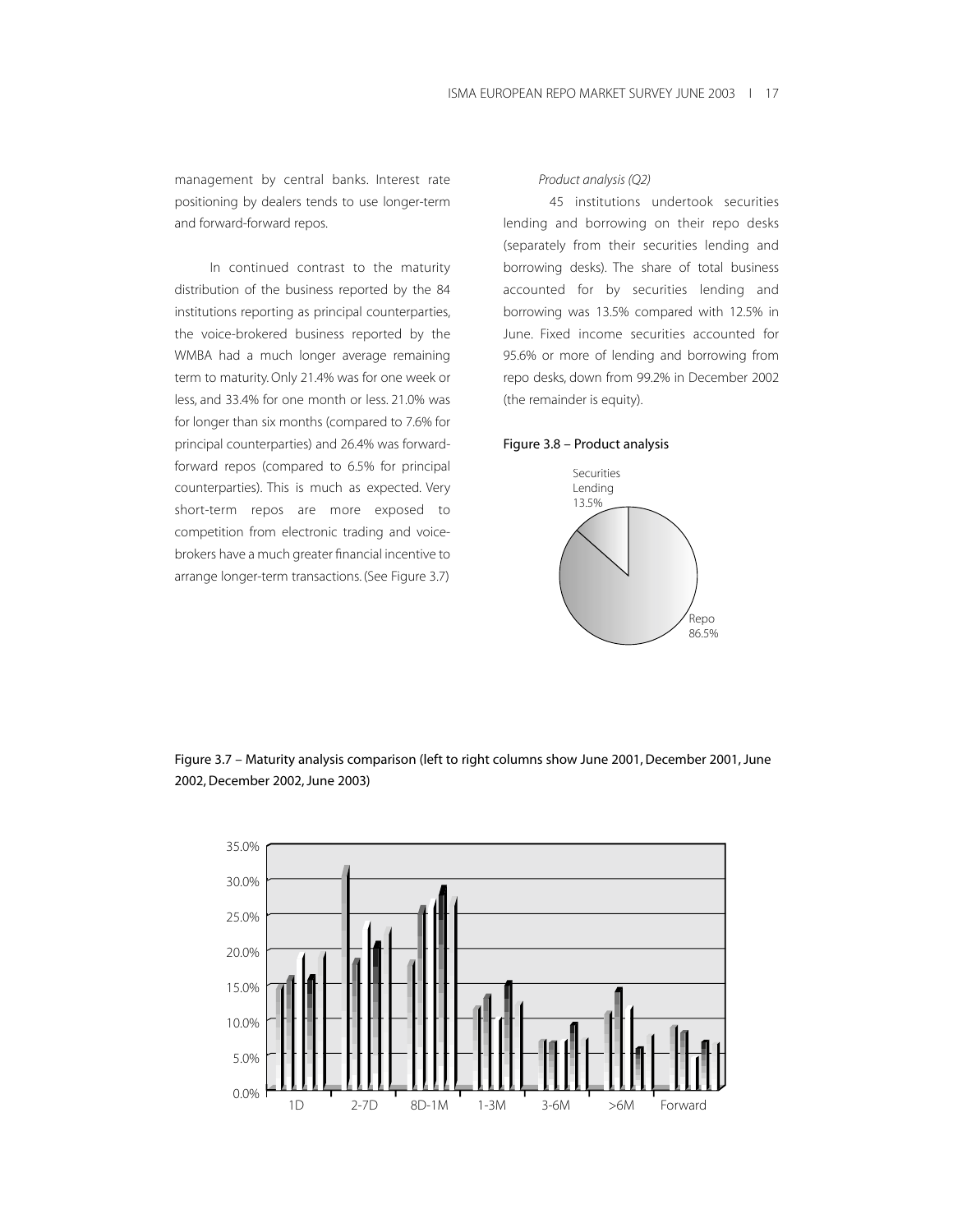#### *Concentration analysis*

The concentration of the survey sample, which has fallen over previous surveys, increased in June 2003 compared with December 2002.The top ten institutions in the survey accounted for 53.1% against 50.9% in December (but still down from 55% in June 2002). The top twenty accounted for 75.6% (up from 73% in December, but down from 78% in June 2002) and the top thirty for 87.8% (very similar to December 2002, but down from 90% in June 2002).

## Figure 3.9 – Concentration analysis



Although the apparent concentration of business is still high, this does not mean that the largest institutions have commensurate market power. A better measure of market concentration – often used in competition analyses – is the Herfindahl<sup>1</sup> Index. The Index for the latest survey fell to 0.041 from the 0.043 in June 2002.

<sup>&</sup>lt;sup>1</sup> The Herfindahl Index is the sum of the squares of market shares<br>divided by the square of the sum of market shares. The higher the<br>index, the lower the degree of competition. If the index is higher, the<br>more a single in therefore have a relatively low index.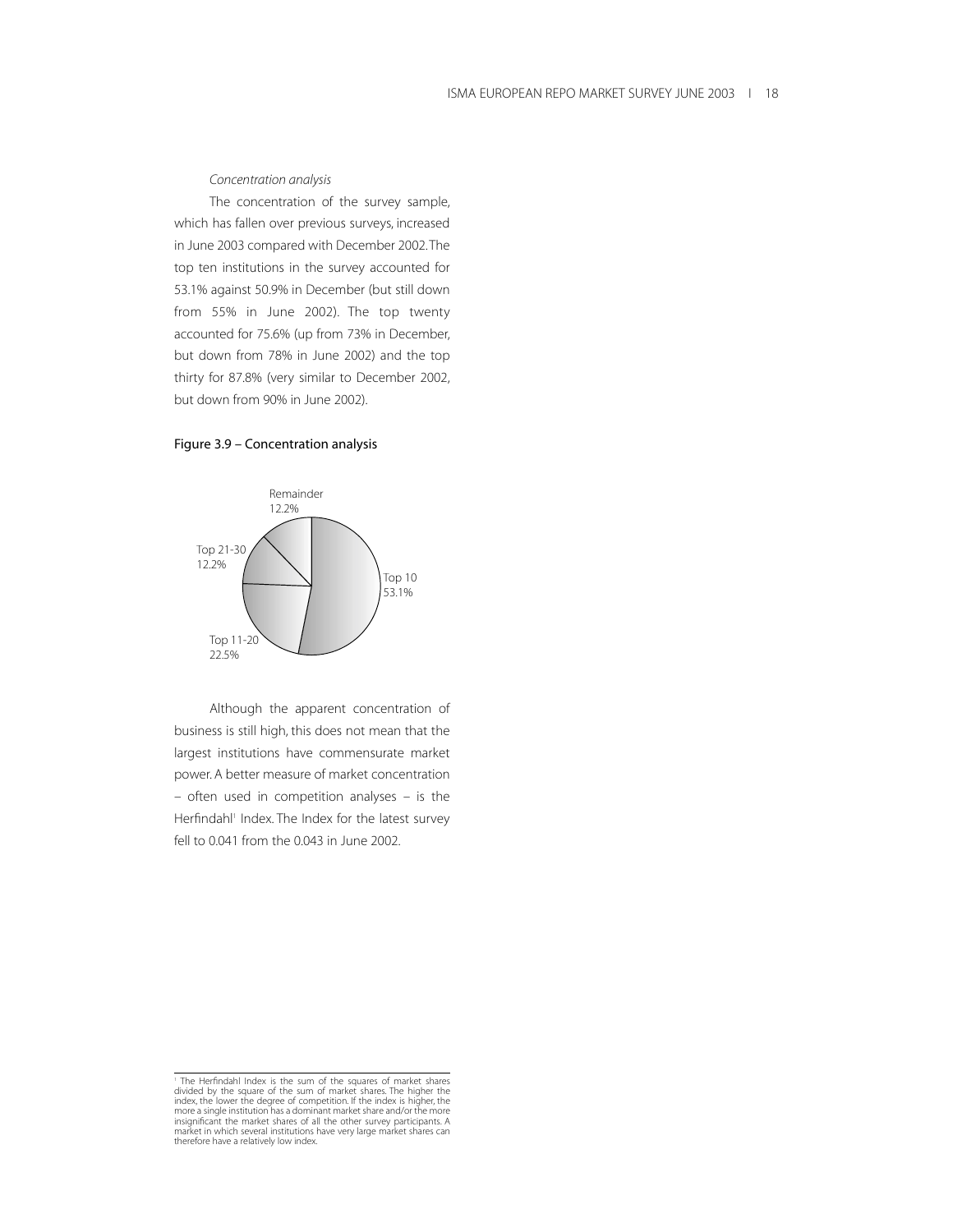## CHAPTER 4: CONCLUSION

The ISMA survey on June 11, 2003 pushed the lower boundary for the size of the European repo market up to EUR 4,050 billion in terms of outstanding contracts. Although most of the largest participants in that market contribute to the survey, it is clear that the actual size of the market must be very much larger than the headline figure for the survey.

The survey also revealed that robust growth in the European repo market resumed in the first half of 2003. The sample of the market which had participated in all five surveys to date grew by 17.1% year-on-year, almost entirely in the second six months. This is consistent with the strong activity seen in the market in European government bonds (which account for the bulk of European repo collateral) over that period.

The market share of electronic repo trading recovered by June 2003 and has doubled yearon-year. The majority of survey participants use electronic trading systems. The share of anonymous electronic trading now accounts for almost half of the total reported share of electronic trading of repos.

In contrast to electronic trading, the use of tri-party repo arrangements continues to stagnate.

The survey confirmed the predominance of EU government fixed income securities as collateral in the European repo market, although there was some suggestion of growing diversity in collateral and the survey picked up greater use of equity.

The importance of intermediate terms (between 1-week and 6 months) and forwardforward repos decreased over the six months to June 2003, largely repeating the pattern of seasonal fluctuations seen in previous surveys. Such maturities appear to be boosted in the December surveys by the need of dealers to lock in longer-term funding over the year-end.The last two year ends have also coincided with periods of heavier trading in response to active interest rate management by central banks.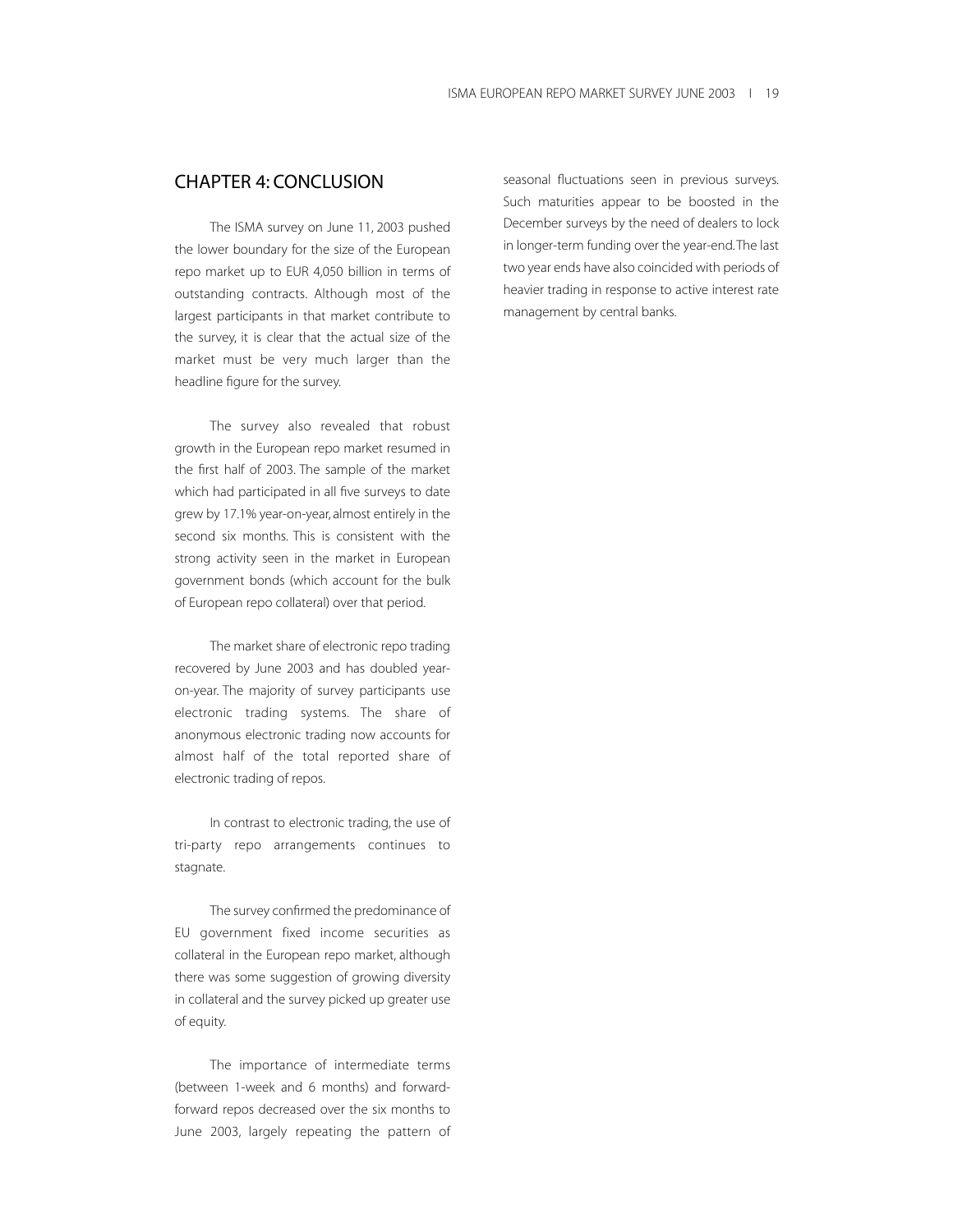## APPENDIX A: SURVEY GUIDANCE **NOTES**

The following extract is based on the Guidance Notes issued to participants in conjunction with the survey that took place on June 11, 2003

The data required by this survey are: the total value of the repos and reverse repos booked by your repo desk that are still outstanding at close of business on Wednesday, June 11, 2003, and various breakdowns of these amounts.

Branches of your bank in other countries in Europe may be asked to complete separate returns. If your repo transactions are booked at another branch, please forward the survey form to that branch. If branches of your bank in other countries run their own repo books, please copy the survey form to these branches, so that they can also participate in the survey. Please feel free to copy the survey form to other banks, if you discover that they have not received it directly.

#### General guidance

a) Please fill in as much of the form as possible. For each question that you answer, you will receive back your ranking in that category.

b) You only need to give figures to the nearest million. However, if you give figures with decimal points, please use full stops as the symbols for the decimal points, not commas. For nil returns, please use zeros, not dashes or text.

c) Include all classic repos, sell/buy-backs and similar types of transaction (e.g. pensions livrées).There is a separate question (see question 2) on securities lending and borrowing transactions (including securities lending and borrowing against cash collateral).

d) Exclude repo transactions undertaken with central banks as part of their official money market operations. Other repo transactions with central banks, e.g. as part of their reserve management operations, should be included.

e) Give the value of the cash which is due to be repaid on all repo and reverse repo contracts (not the market value or nominal value of the collateral) that are still outstanding at close of business on Wednesday, June 11, 2003. This means the value of transactions at their repurchase prices.

f) "Outstanding" means repos and reverse repos which will mature or roll over on or after Thursday, June 12, 2003. You should therefore include all open repos and reverse repos that have been rolled over from Wednesday, June 11, 2003 to a later date and all forward-forward repos and reverse repos that are still outstanding at close on Wednesday, June 11, 2003.

g) Give separate totals for (a) repos plus sell/buy-backs and (b) reverse repos plus buy/sellbacks.

h) The survey seeks to measure the value of repos and reverse repos on a transaction date basis, rather than a value date basis. This means that you should include all repo and reverse repo contracts that have been agreed before close of business on Wednesday, June 11, 2003, even if their value dates are later.

i) Give gross figures, i.e. do not net opposite transactions with the same counterparty. If this is not possible, please indicate that your figures are net.

j) In the case of equity repo, for synthetic structures, please give the value of the cash payment.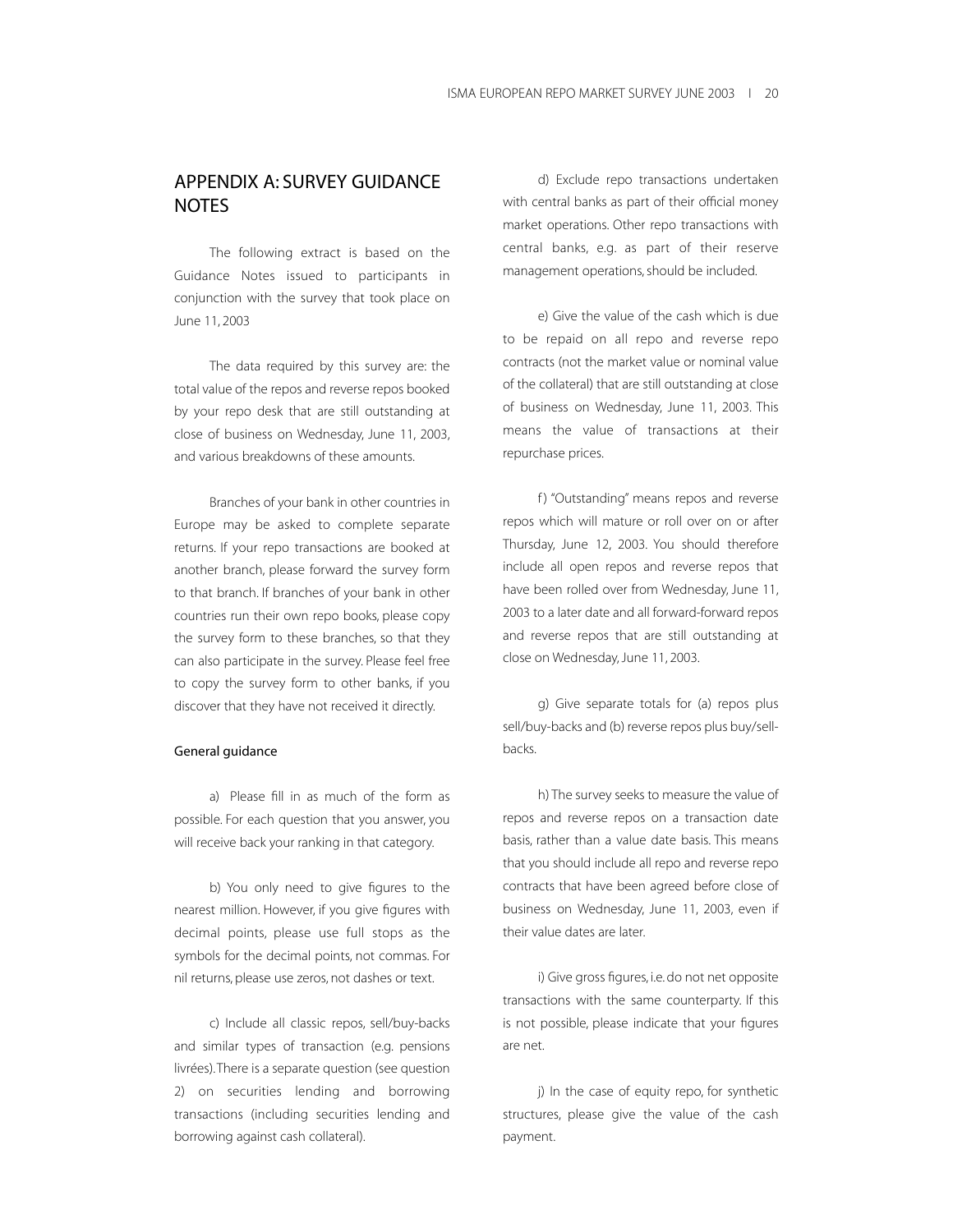## Guidance on specific questions in the survey form

Q1.1 Transactions (1.1.1) direct with counterparties or (1.1.2) through voice-brokers should exclude all repos transacted over an ATS (see below).These should be recorded under (1.1.3).

Q(1.1.2) Transactions through voicebrokers should be broken down in terms of the location of the counterparties, rather than the location of the voice-brokers.

Q(1.1.3) "ATSs" are automated trading systems (e.g. BrokerTec, Eurex Repo and MTS/EuroMTS, but not voice-assisted electronic systems such as e-speed, Icap's ETC and GFInet). Transactions through these systems should be included in (1.1.2). Anonymous transactions through an ATS with a central counterparty (e.g. RepoClear, Clearnet or Eurex Clearing) should be recorded in (1.1.3.4).

Q1.4 "Classic repos" include transactions documented under the PSA/ISMA Global Master Repurchase Agreement (GMRA) 1995 and TBMA/ISMA Global Master Repurchase Agreement (GMRA) 2000 without reference to the Buy/Sell-Back Annexes, and transactions documented under other master agreements. "Sell/buy-backs" are therefore taken to include all transactions that are not documented. Classic repos include pensions livrées. Classic repos are characterised by the immediate payment by the buyer to the seller of a manufactured or substitute payment upon receipt by the buyer of a coupon on the collateral held by the buyer. If a coupon is paid on collateral during the term of a sell/buyback, the buyer does not make an immediate manufactured or substitute payment to the seller, but reinvests the coupon until the maturity of the sell/buy-back and deducts the manufactured or substitute payment (plus reinvestment income) from the repurchase proceeds due to be received from the seller. Sell/buy-backs may be quoted in terms of a forward price rather than a repo rate. Where sell/buy-backs are documented (e.g. under the Buy/Sell-Back Annexes to the PSA/ISMA GMRA 1995 and TBMA/ISMA GMRA 2000), periodic adjustments to the relative amounts of collateral or cash – which, for a classic repo, would be performed by margin maintenance transfers or payments – are likely to be made by early termination and re-pricing. All open repos are likely to be classic repos.

Q1.6 This section asks for the remaining term to maturity (not the original term to maturity) of the fixed-rate repos reported in (1.5.1) and the floating-rate repos reported in (1.5.2) to be broken down as follows:

 $Q(1.6.1.1)$  1 day – this means:

all contracts transacted prior to Wednesday, June 11, 2003, that will mature on Thursday, June 12, 2003;

• overnight, tom/next, spot/next and corporate/next contracts transacted on Wednesday, June 11, 2003.

 $Q(1.6.1.2)$  2–7 days – this means:

all contracts transacted prior to Wednesday, June 11, 2003, that will mature on Friday, June 13, 2003, or any day thereafter up to and including Wednesday, June 18, 2003;

• transacted on Wednesday, June 11, 2003, with an original term of between two days and one week inclusive (irrespective of the value date, which will vary).

Q(1.6.1.3) More than 7 days but no more than 1 month – this means:

all contracts transacted prior to Wednesday, June 11, 2003, that will mature on Thursday, June 19, 2003, or any day thereafter up to and including Friday, July 11, 2003;

• contracts transacted on Wednesday, June 11, 2003, with an original term of between eight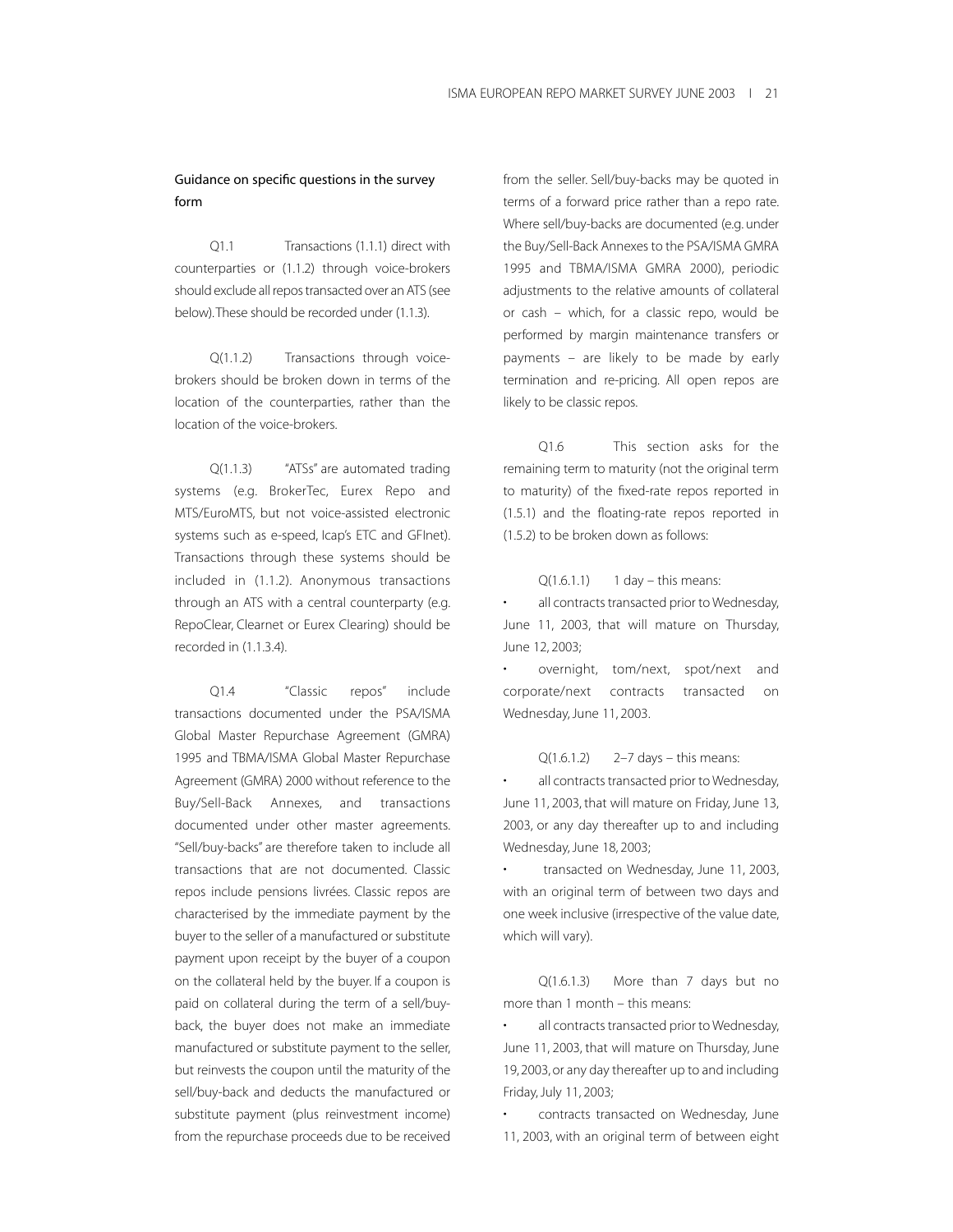days and one month inclusive (irrespective of the value date, which will vary).

Q(1.6.1.4) More than 1 month but no more than 3 months – this means:

all contracts transacted prior to Wednesday, June 11, 2003, that will mature on Monday, July 14, 2003, or any day thereafter up to and including Thursday, September 11, 2003;

• contracts transacted on Wednesday, June 11, 2003, with an original term between one month and one day, and three months inclusive (irrespective of the value date, which will vary).

Q(1.6.1.5) More than 3 months but no more than 6 months – this means:

all contracts transacted prior to Wednesday, June 11, 2003, that will mature on Friday, September 12, 2003, or any day thereafter up to and including Thursday, December 11, 2003;

• contracts transacted on Wednesday, June 11, 2003, with an original term between three months and one day, and six months inclusive (irrespective of the value date, which will vary).

Q(1.6.1.6) More than 6 months – this means;

• all contracts transacted prior to Wednesday, June 11, 2003, that will mature on Friday, December 12, 2003, or any day thereafter;

• contracts transacted on Wednesday, June 11, 2003, with an original term of six months and one day, or longer (irrespective of the value date, which will vary).

Q(1.6.2) Forward-forward repos are defined for the purposes of this survey as contracts with a value date of Monday, June 16, 2003, or later. There is therefore an overlap with corporate/next transactions. If the latter cannot be identified separately, it is accepted that they will be recorded as forward-forward repos.

Q1.7 Please confirm whether you have included your tri-party repo business in (1.6).

Q1.8 Eurobonds should be included as fixed income securities issued "by other issuers" in the countries in which the bonds are issued. This will typically be Luxembourg (1.8.10) and the UK (1.8.15). Equity collateral should be recorded in (1.8.22).

Q(1.8.16) "US in the form of fixed income securities but settled across Euroclear or Clearstream" means only domestic and Yankee bonds. This includes Reg.144a bonds, but excludes Eurodollar and US dollar global bonds,which should be treated as bonds issued "by other issuers" in the countries in which the bonds are issued. This will typically be Luxembourg (1.8.10) and the UK (1.8.15).

Q(1.8.17) The "EU Accession countries" are Cyprus, the Czech Republic, Estonia, Hungary, Latvia, Lithuania, Malta, Poland, the Slovak Republic and Slovenia.

Q(1.8.18) "Other OECD countries" are Australia, Canada, Iceland, Japan, Korea, Mexico, New Zealand, Norway, Switzerland,Turkey and the US. In the case of collateral issued in the US, only collateral settled across the domestic US settlement system should be included in (1.8.18). US collateral settled across Euroclear and Clearstream should be recorded in (1.8.16).

Q(1.8.22) "Equity" includes ordinary shares, preference shares and equity-linked debt such as convertible bonds.

Q2 "Total value of securities loaned and borrowed by your repo desk" includes the lending and borrowing of securities with either cash or securities collateral.Exclude any securities lending and borrowing done by desks other than your repo desk. If your repo desk does not do any securities lending and borrowing, this line will be a nil return.

Q3 "Active" means about once a week or more often.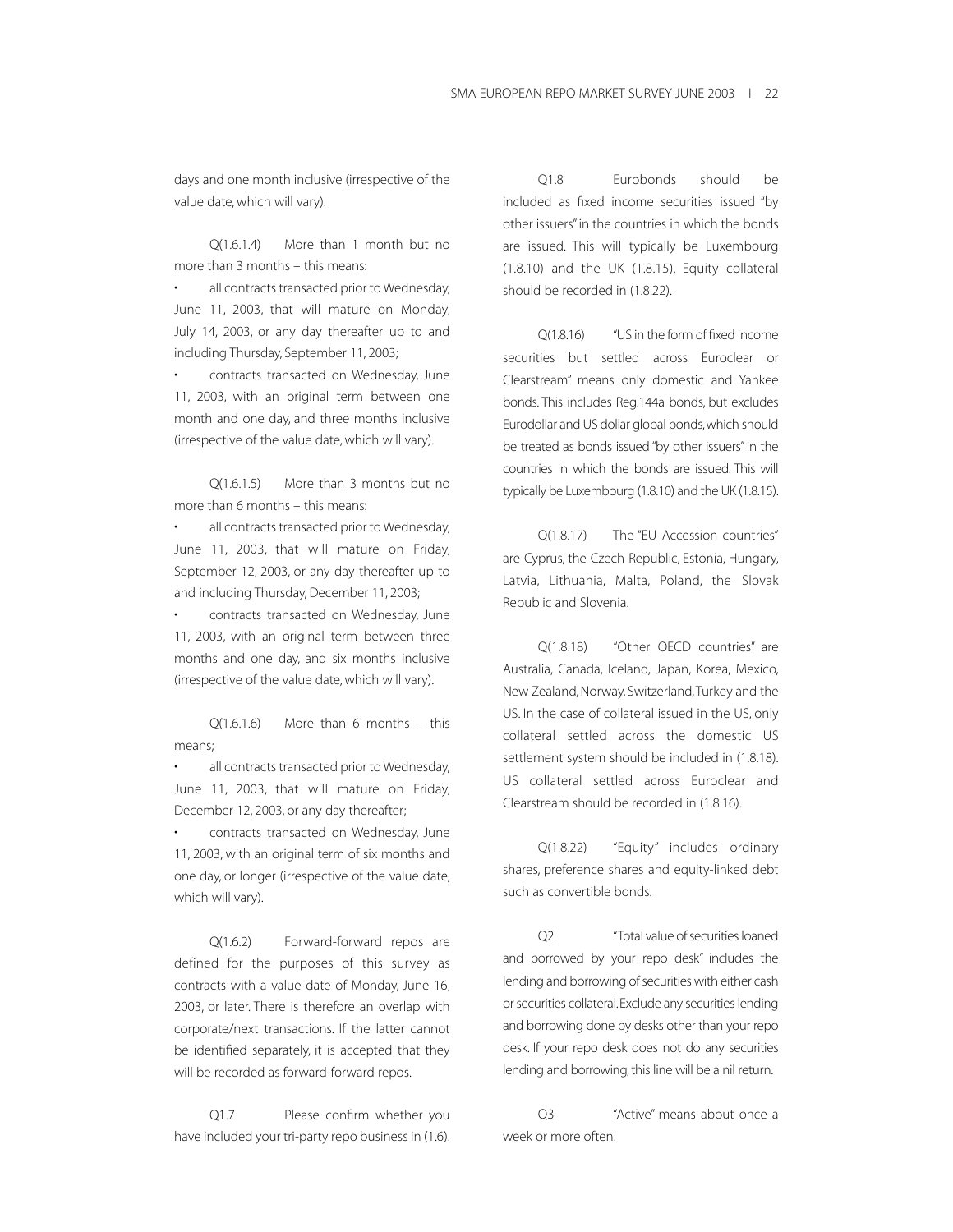## APPENDIX B: PARTICIPANTS IN THE SURVEY

The names of the participating banks are included in the list that follows. Company names provided here are as supplied by those involved in producing the survey. Names of ISMA member firms may not, therefore, precisely reflect the manner in which they are published in ISMA's online Members' Register.

- ABN Amro Bank
- Allied Irish Banks
- Alpha Bank
- Arab Banking Corporation (Italy)
- AXA Bank Belgium
- Banca Cassa di Risparmio di Asti
- Banca d'Intermediazione Mobiliare (IMI)
- Banca Monte dei Paschi di Siena
- Banco Nazional del Lavoro
- Bank Austria
- Bank of Cyprus, Greece
- Bank of Ireland
- Bank Przemyslowo-Handlowy PBK
- Bankgesellschaft Berlin
- Banque du Luxembourg
- Banque et Caisse d'Epargne de l'Etat
- Barclays Capital
- Bayerische Landesbank
- BBVA
- BNP Paribas
- Bundesrepublik Deutschland Finanzagentur
- Caixa d'Estalvis de Catalunya
- Caja de Ahorros y Monte de Piedad de Madrid (Caja Madrid)
- CCF
- CDC Ixis Capital Markets
- **Citigroup**
- Commerzbank
- Confederación Española de Cajas de Ahorros (CECA)
- Credit Agricole Indosuez
- Credit Lyonnais
- Credito Valtellinese
- Croatian National Bank
- CSFB
- Daiwa Securities SMBC Europe Ltd
- Delta Lloyd Securities
- DePfa Bank
- Deutsche Bank
- Deutsche Postbank
- Dexia
- Dresdner Bank
- DZ Bank
- Egnatia Bank
- Erste Bank der Oesterreichischen Sparkassen AG
- Euroclear Bank
- Fortis Bank
- Goldman Sachs
- Halifax Bank of Scotland
- HypoVereinsbank
- IIB Bank Ltd
- ING Bank NV
- ING Belgium
- ING BHF-Bank
- IntesaBCI
- JP Morgan Chase
- KBC
- Kingdom of Belgium Federal Public Service Debt Agency
- Landesbank Baden-Württemberg, **Stuttgart**
- Landesbank Hessen-Thüringen Girozentrale
- Landesbank Rheinland Pfalz
- Landesbank Sachsen Girozentrale
- Lehman Brothers
- Merill Lynch
- Mizuho International
- Morgan Stanley
- National Bank of Greece
- Nomura International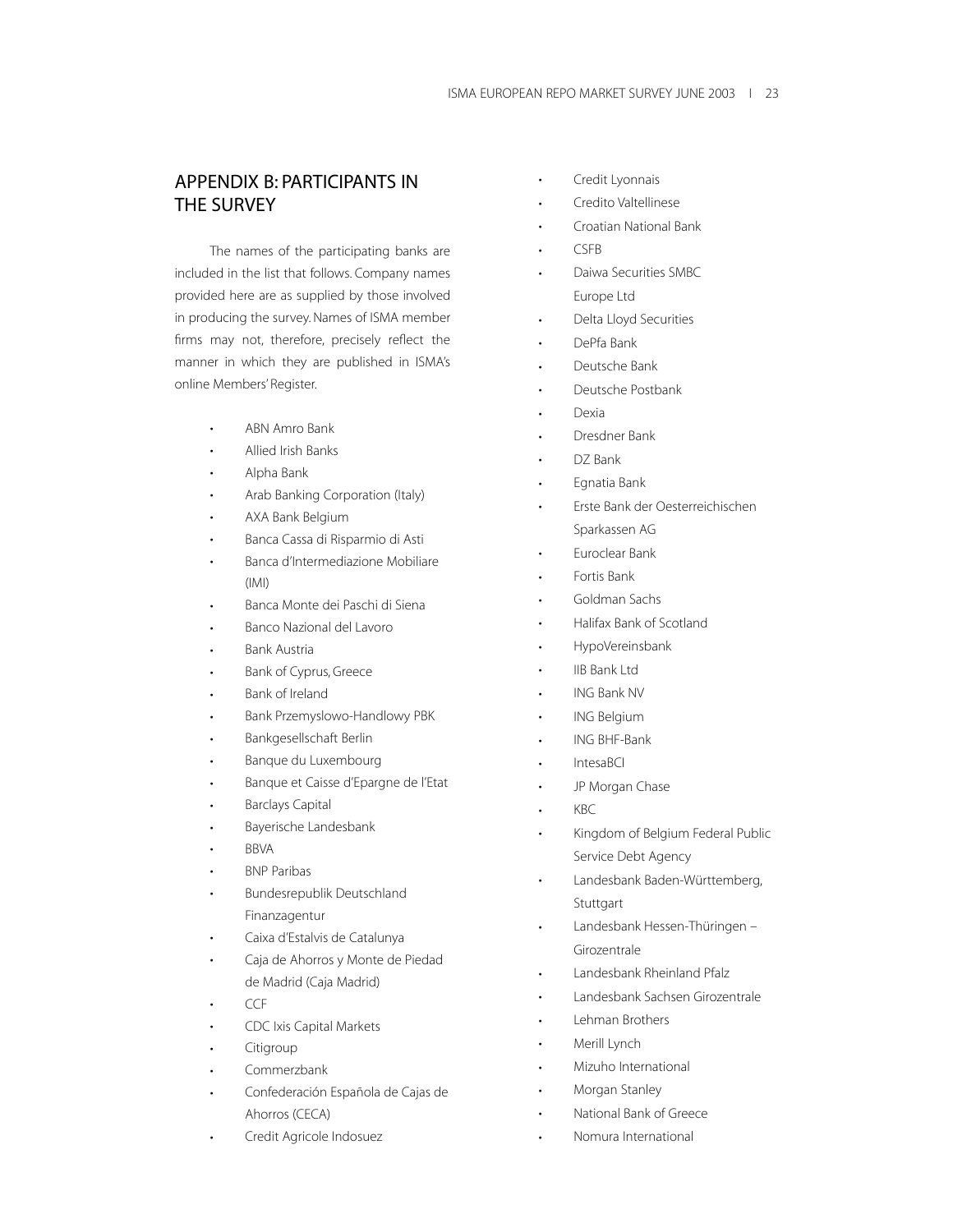- Norddeutsche Landesbank Girozentrale
- Nordea Bank Finland Plc
- Nordea Markets Denmark
- Rabobank
- Raiffeisen Zentral Bank AG
- Royal Bank of Scotland
- Santander Central Hispano
- Société Générale
- Tokyo Mitsubishi International
- Toronto Dominion Bank
- UBS
- Unicredit Banca Mobiliare
- UniCredito Italiano Bank (Ireland) p.l.c.
- Vereins und Westbank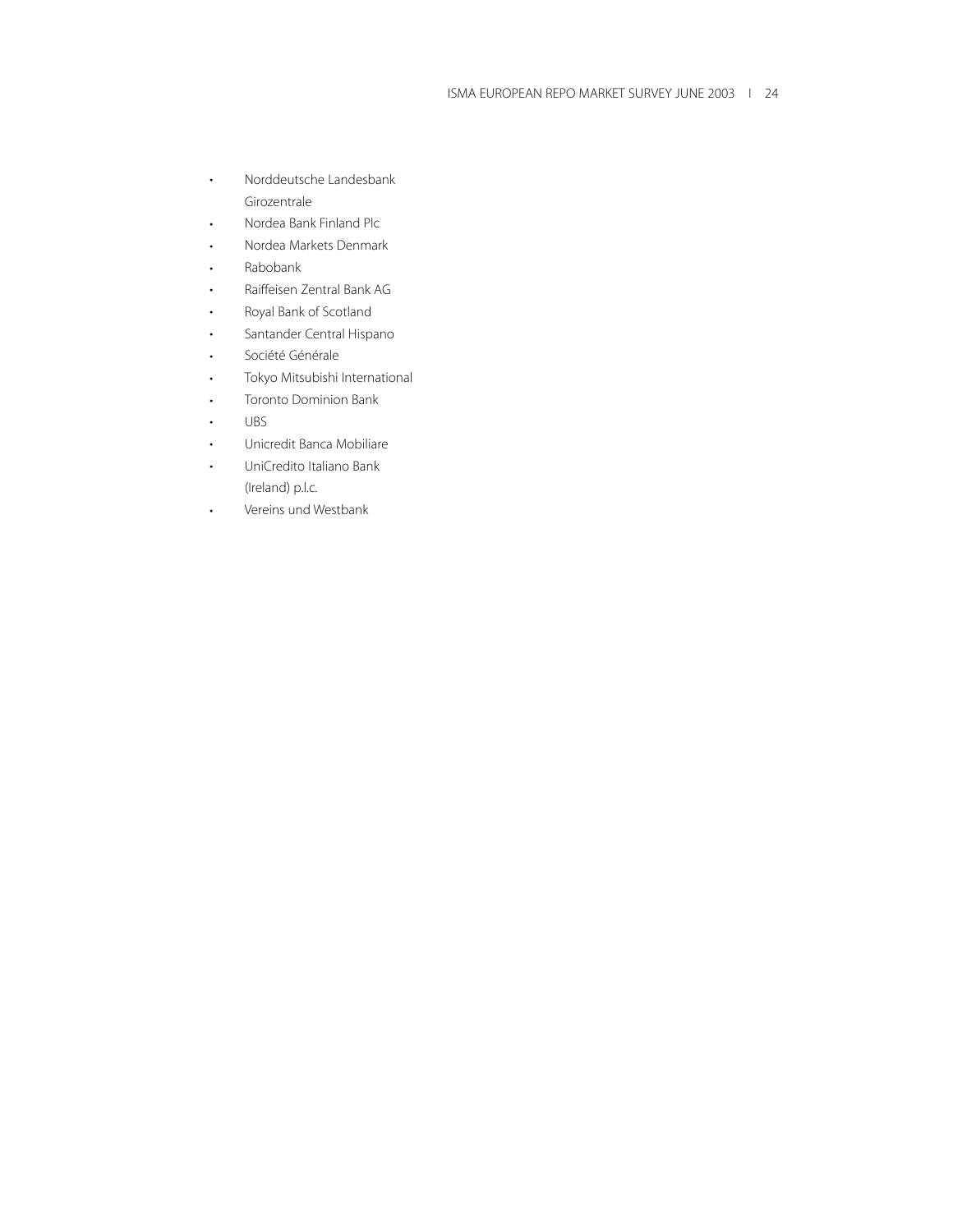| <b>June 2001</b>                    | December 2001                  | <b>June 2002</b>                    | December 2002                              |  |
|-------------------------------------|--------------------------------|-------------------------------------|--------------------------------------------|--|
| ABN Amro Bank                       | ABN Amro Bank                  | ABN Amro Bank                       | ABN Amro Bank                              |  |
| Artesia Banking                     | Algemeine                      | Allied Irish Banks                  | Algemeine                                  |  |
| Corporation                         | Hypothekenbank                 |                                     | Hypothekenbank                             |  |
|                                     | Rheinboden                     |                                     | Rheinboden                                 |  |
| Banca d'Intermediazione             | Allied Irish Banks             | AXA Bank Belgium                    | Allied Irish Banks                         |  |
| Mobiliare IMI                       |                                |                                     |                                            |  |
| Banco Privado                       | Banca d'Intermediazione        | Banca di Roma                       | Alpha Bank                                 |  |
| Portugues                           | Mobiliare (IMI)                |                                     |                                            |  |
| Bank of Aland                       | <b>Banco Nazional</b>          | Banca d'Intermediazione             | AXA Bank Belgium                           |  |
|                                     | del Lavoro                     | Mobiliare (IMI)                     |                                            |  |
| <b>Barclays Capital</b>             | Banco Popular                  | Bank Austria                        | Banca d'Intermediazione<br>Mobiliare (IMI) |  |
| Bayerische Landesbank               | Bankgesellschaft Berlin        | Bank Brussels Lambert               | Banca Monte dei                            |  |
|                                     |                                |                                     | Paschi di Siena                            |  |
| Bank Brussels Lambert               | <b>Barclays Capital</b>        | Bank fuer Arbeit und                | Banco Nazional del                         |  |
|                                     |                                | Wirtschaft AG (Bawag)               | Lavoro                                     |  |
| <b>BBVA</b>                         | Bayerische Landesbank          | Bank of Ireland                     | Banco Popular                              |  |
| Bankgesellschaft Berlin             | <b>BBVA</b>                    | Bankgesellschaft Berlin             | <b>Bank Austria</b>                        |  |
| <b>BHF Bank</b>                     | <b>BHF Bank</b>                | Banque du Luxembourg                | Bank Brussels Lambert                      |  |
| <b>BNP Paribas</b>                  | <b>BNP Paribas</b>             | Banque et Caisse                    | Bank of Ireland                            |  |
|                                     |                                | d'Epargne de l'Etat                 |                                            |  |
| CDC Ixis Capital                    | CDC Ixis Capital               | <b>Barclays Capital</b>             | Bankgesellschaft                           |  |
| Markets, Frankfurt                  | Markets, Frankfurt             |                                     | Berlin                                     |  |
| CECA                                | <b>CECA</b>                    | Bayerische Landesbank               | Banque du Luxembourg                       |  |
| Commerzbank                         | Commerzbank                    | <b>BBVA</b>                         | Banque et Caisse<br>d'Epargne de l'Etat    |  |
| <b>CSFB</b>                         | Credit Agricole Indosuez       | <b>BHF Bank</b>                     | <b>Barclays Capital</b>                    |  |
| Daiwa Securities<br>SMBC Europe     | Credit Lyonnais                | <b>BNP Paribas</b>                  | Bayerische Landesbank                      |  |
| Deutsche Bank                       | <b>CSFB</b>                    | Bundesrepublik                      | <b>BBVA</b>                                |  |
|                                     |                                | Deutschland                         |                                            |  |
|                                     |                                | Finanzagentur                       |                                            |  |
| Dexia Hypothekenbank                | Daiwa Securities               | Caixa Geral de Depositos   BHF Bank |                                            |  |
| Berlin                              | SMBC Europe Ltd                |                                     |                                            |  |
| DGZ-DekaBank                        | Deutsche Bank                  | Caja Madrid                         | <b>BNP Paribas</b>                         |  |
| Dresdner Bank                       | Dexia                          | <b>CCF</b>                          | Bundesrepublik                             |  |
|                                     |                                |                                     | Deutschland                                |  |
|                                     |                                |                                     | Finanzagentur                              |  |
| Erste Bank der<br>Oesterreichischen | Dexia<br>Hypothekenbank Berlin | CDC Ixis Capital Markets            | Caixa Geral de Depositos                   |  |
| Sparkassen                          |                                |                                     |                                            |  |
| Fortis Bank                         | DGZ-DekaBank                   | Commerzbank                         | Caja Madrid                                |  |
| Goldman Sachs                       | Dresdner Bank                  | CECA                                | <b>CCF</b>                                 |  |
| International                       |                                |                                     |                                            |  |
| GZ-Bank                             | DZ Bank                        | Credit Agricole Indosuez            | CDC Ixis Capital Markets                   |  |

# APPENDIX C: PARTICIPANTS IN PREVIOUS SURVEYS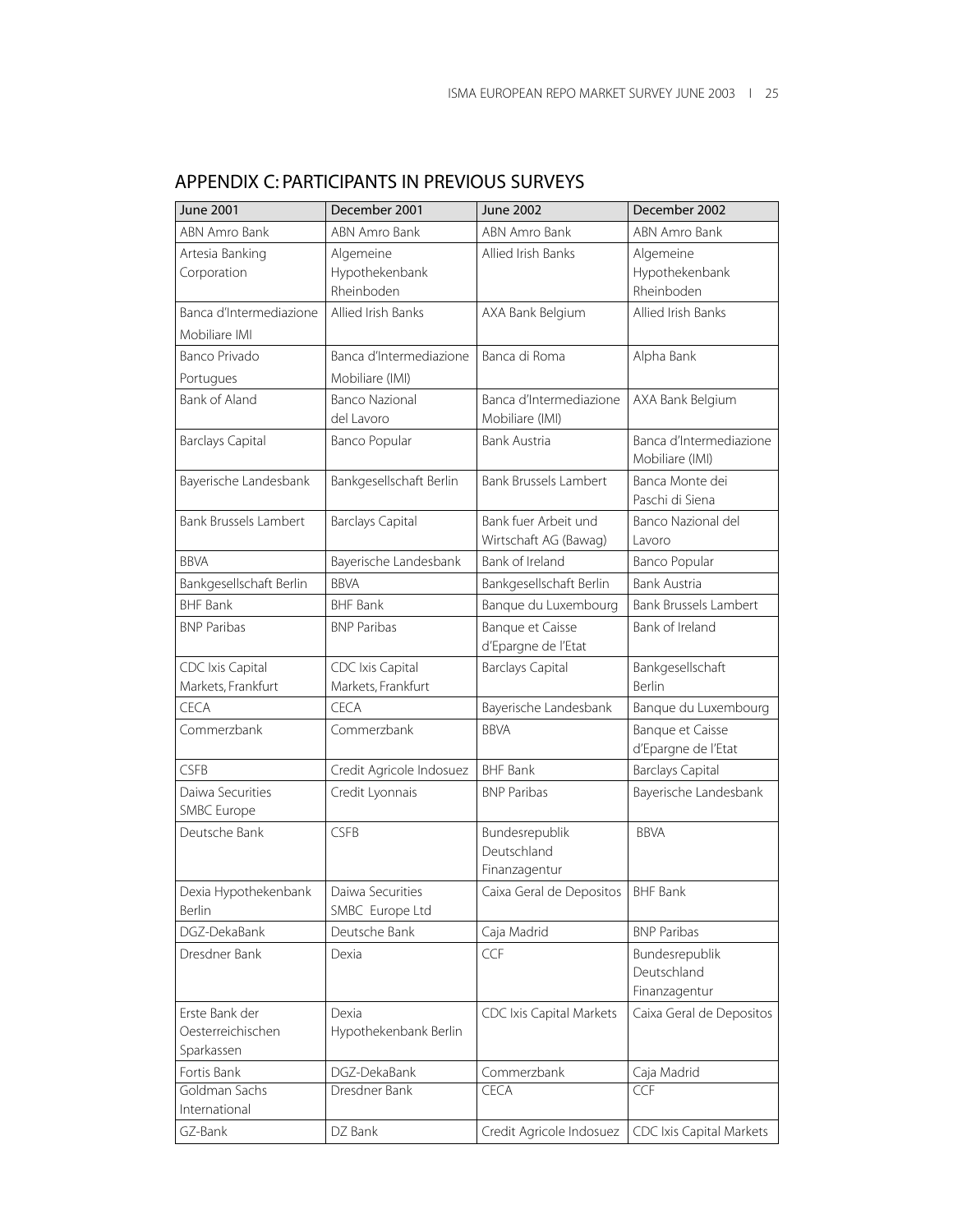| <b>June 2001</b>                             | December 2001                                     | <b>June 2002</b>                                  | December 2002                                     |
|----------------------------------------------|---------------------------------------------------|---------------------------------------------------|---------------------------------------------------|
| Halifax                                      | Erste Bank der<br>Oesterreichischen<br>Sparkassen | Credit Lyonnais                                   | Commerzbank                                       |
| Hamburgische<br>Landesbank                   | Fortis Bank                                       | <b>CSFB</b>                                       | CFCA                                              |
| HypoVereinsbank                              | Goldman Sachs<br>International                    | Daiwa Securities SMBC<br>Europe Ltd               | Credit Agricole Indosuez                          |
| IntesaBCI                                    | Halifax                                           | Deutsche Bank                                     | Credit Lyonnais                                   |
| JP Morgan Chase                              | Hamburgische<br>Landesbank                        | Deutsche Postbank                                 | <b>CSFB</b>                                       |
| <b>KBC</b>                                   | HypoVereinsbank                                   | Dexia                                             | Daiwa Securities SMBC<br>Europe Ltd               |
| Landesbank Baden-<br>Württemberg             | IntesaBCI                                         | DGZ-DekaBank                                      | DePfa Bank                                        |
| Landesbank Schleswig-<br>Holstein            | JP Morgan Chase                                   | Dresdner Bank                                     | Deutsche Bank                                     |
| Landesbank Rheinland<br>/Pfalz Girozentrale  | <b>KBC</b>                                        | DZ Bank                                           | Deutsche Postbank                                 |
| Maple Bank                                   | Landesbank Baden-<br>Württemberg, Stuttgart       | EFG Eurobank Ergasias                             | Dexia                                             |
| Merrill Lynch International                  | Landesbank Rheinland<br>/Pfalz Girozentrale       | EIB                                               | DGZ-DekaBank                                      |
| Mizuho International                         | Landesbank Sachsen<br>Girozentrale                | Erste Bank der<br>Oesterreichischen<br>Sparkassen | Dresdner Bank                                     |
| Morgan Stanley                               | Lehman Brothers                                   | Fortis Bank                                       | DZ Bank                                           |
| National Bank of Greece                      | Maple Bank                                        | General Bank of Greece                            | EFG Eurobank Ergasias                             |
| Nomura International                         | Merill Lynch                                      | Goldman Sachs                                     | Erste Bank der<br>Oesterreichischen<br>Sparkassen |
| Norddeutsche<br>Landesbank<br>Girozentrale   | Mizuho International                              | Halifax                                           | Euroclear Bank                                    |
| Sal Oppenheim                                | Morgan Stanley                                    | Hamburgische<br>Landesbank                        | Fortis Bank                                       |
| Raiffeisen Zentralbank<br>Oesterreich        | Natexis Banques<br>Populaires                     | <b>HSBC Athens</b>                                | General Bank of Greece                            |
| Landesbank Sachsen<br>Girozentrale           | National Bank of Greece                           | HypoVereinsbank                                   | Goldman Sachs                                     |
| Sampo Bank                                   | Nomura International                              | IntesaBCI                                         | Halifax                                           |
| Schroder Salomon Smith<br>Barney (Citigroup) | Norddeutsche<br>Landesbank Girozentrale           | JP Morgan Chase                                   | Hamburgische<br>Landesbank                        |
| <b>UBS Warburg</b>                           | Rabobank                                          | <b>KBC</b>                                        | Hessische Landesbank                              |
| Westdeutsche<br>Landesbank                   | Raiffeisen Zentral Bank                           | Landesbank Baden-<br>Württemberg, Stuttgart       | HypoVereinsbank                                   |
|                                              | Sal Oppenheim                                     | Landesbank Sachsen<br>Girozentrale                | IntesaBCI                                         |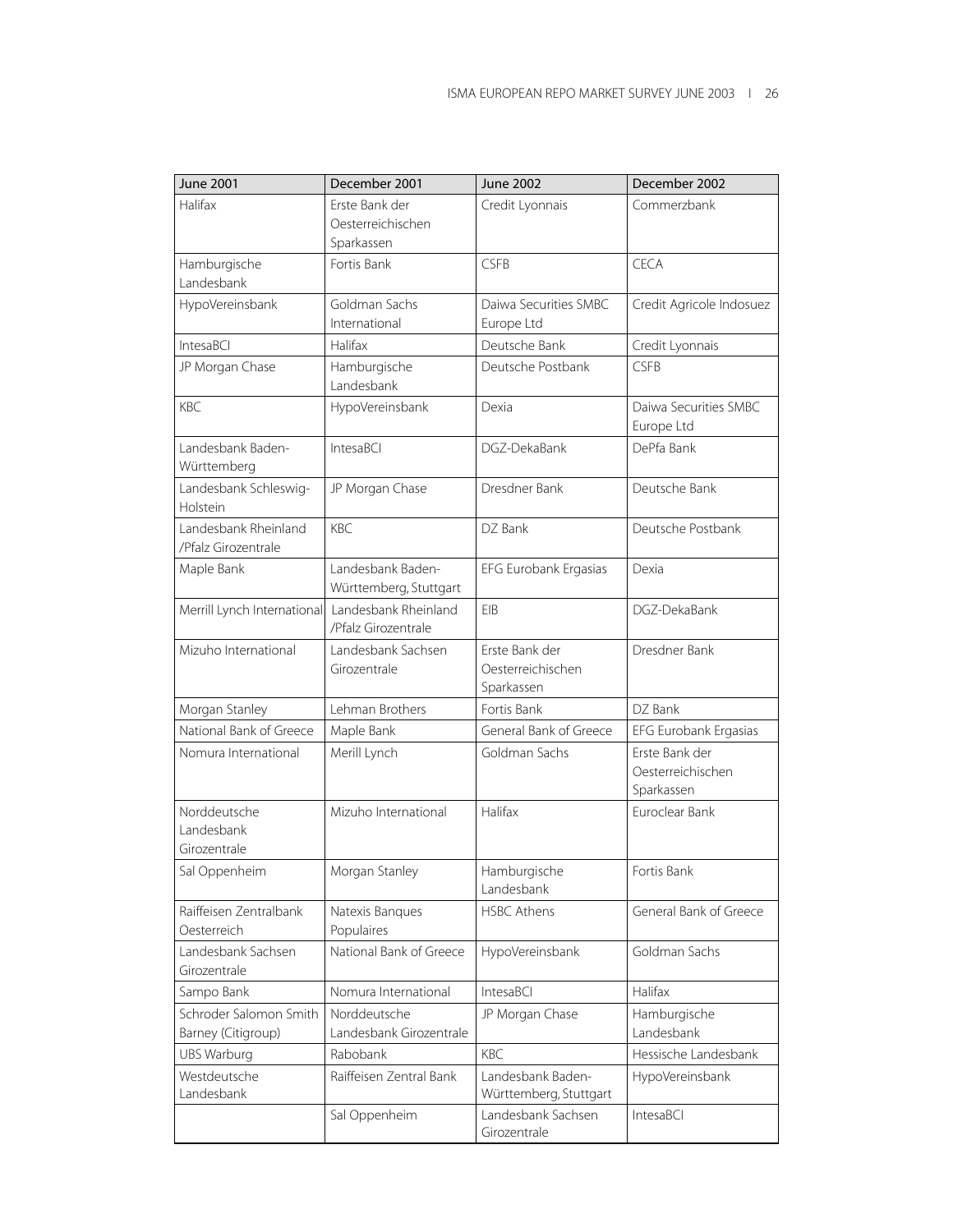| <b>June 2001</b> | December 2001                   | <b>June 2002</b>                             | December 2002                                |
|------------------|---------------------------------|----------------------------------------------|----------------------------------------------|
|                  | Sampo Bank                      | Lehman Brothers                              | JP Morgan Chase                              |
|                  | Schroder Salomon                | LRP Landesbank                               | KBC.                                         |
|                  | Smith Barney (Citigroup)        | Rheinland Pfalz                              |                                              |
|                  | <b>SEB</b>                      | Maple Bank                                   | Landesbank Baden-                            |
|                  |                                 |                                              | Württemberg, Stuttgart                       |
|                  | Tokyo Mitsubishi                | Mizuho International                         | Landesbank Sachsen                           |
|                  | International                   |                                              | Girozentrale                                 |
|                  | <b>UBS Warburg</b>              | Merrill Lynch                                | Lehman Brothers                              |
|                  | Unicredit Banca Mobiliare       | Morgan Stanley                               | I RP Landesbank                              |
|                  |                                 |                                              | Rheinland Pfalz                              |
|                  | Vereins und Westbank            | Natexis Banques<br>Populaires                | Merrill Lynch                                |
|                  | Westdeutsche<br>Immobilien Bank | National Bank of Greece                      | Mizuho International                         |
|                  | Westdeutsche<br>Landesbank      | Nomura International                         | Morgan Stanley                               |
|                  |                                 | Norddeutsche                                 | Natexis Banques                              |
|                  |                                 | Landesbank Girozentrale                      | Populaires                                   |
|                  |                                 | Nordea Bank Finland                          | National Bank of Greece                      |
|                  |                                 | Omega Bank                                   | Nomura International                         |
|                  |                                 | Piraeus Bank                                 | Norddeutsche                                 |
|                  |                                 |                                              | Landesbank Girozentrale                      |
|                  |                                 | Rabobank                                     | Nordea Bank                                  |
|                  |                                 | Raiffeisen Zentral Bank                      | Omega Bank                                   |
|                  |                                 | Royal Bank of Scotland                       | Rabobank                                     |
|                  |                                 | Sal Oppenheim                                | Royal Bank of Scotland                       |
|                  |                                 | Sampo Bank                                   | Sampo Bank                                   |
|                  |                                 | Santander Central                            | Santander Central                            |
|                  |                                 | Hispano                                      | Hispano                                      |
|                  |                                 | Schroder Salomon Smith<br>Barney (Citigroup) | Schroder Salomon Smith<br>Barney (Citigroup) |
|                  |                                 | SEB                                          | <b>SEB</b>                                   |
|                  |                                 | Société Générale                             | Société Générale                             |
|                  |                                 | Tokyo Mitsubishi                             | Tokyo Mitsubishi                             |
|                  |                                 | International                                | International                                |
|                  |                                 | <b>UBS Warburg</b>                           | UBS Warburg                                  |
|                  |                                 | Ulster Bank Ireland                          | Ulster Bank Ireland                          |
|                  |                                 | Unicredit Banca Mobiliare                    | Unicredit Banca Mobiliare                    |
|                  |                                 | Vereins und Westbank                         | Vereins und Westbank                         |
|                  |                                 | Westdeutsche Immobilien<br>Bank              | Zagrebacka Banka d.d.                        |
|                  |                                 | Westdeutsche                                 |                                              |
|                  |                                 | Landesbank                                   |                                              |